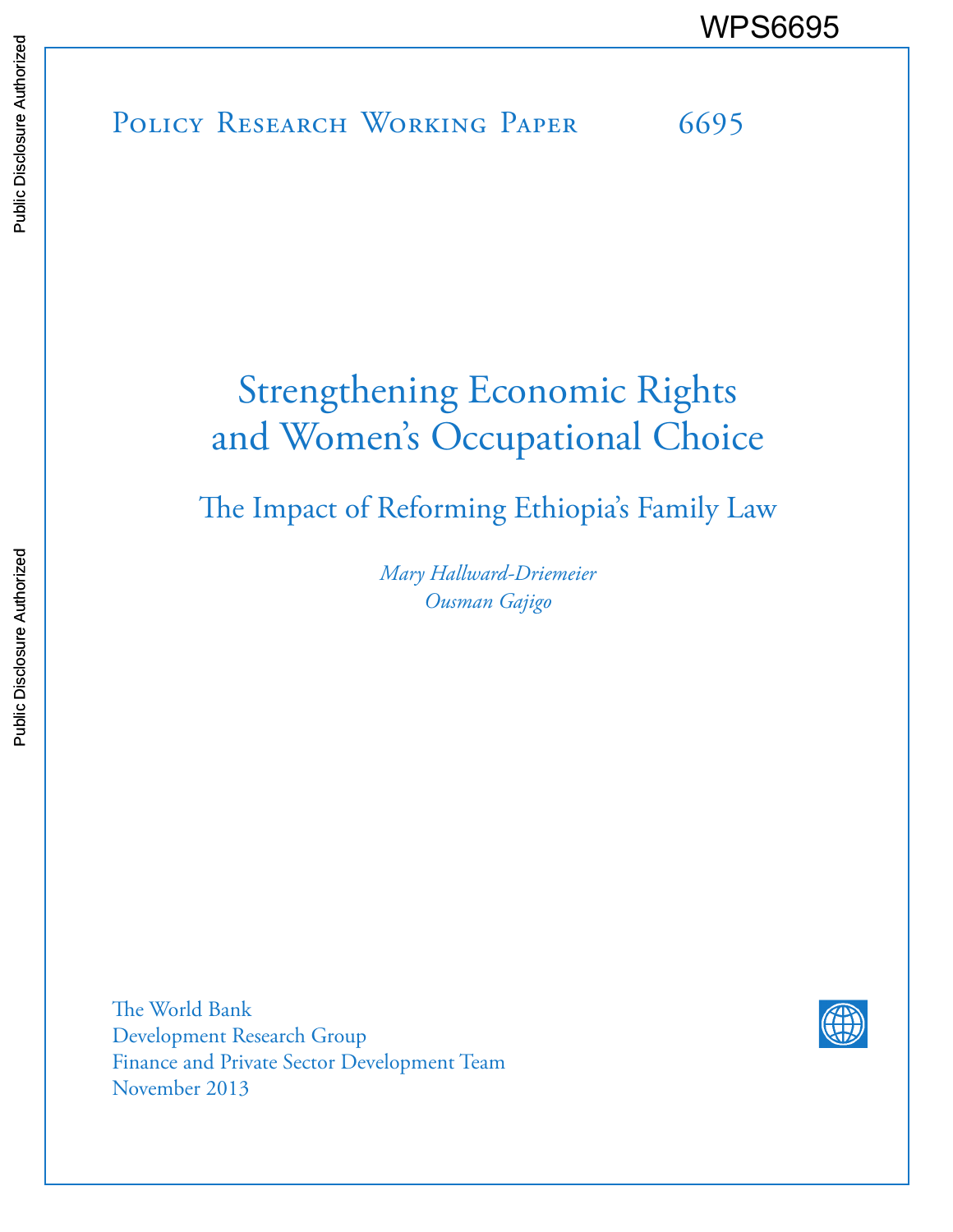# **Abstract**

This paper evaluates the impact of strengthening legal rights on the types of economic opportunities that are pursued. Ethiopia changed its family law, requiring both spouses' consent in the administration of marital property, removing the ability of a spouse to deny permission for the other to work outside the home, and raising women's minimum age of marriage. Thus both access to resources and the removal of restrictions on employment served to strengthen women's bargaining position within the household and their ability to pursue economic opportunities. Although this reform now applies nationally, it was initially rolled out in the two chartered cities and three of Ethiopia's nine regions.

Using nationally representative household surveys from just prior to the reform and five years later allows for a difference-in-difference estimation of the reform's impact. The analysis finds that women were relatively more likely to work in occupations that require work outside the home, employ more educated workers, and in paid and full-time jobs where the reform had been enacted, controlling for time and location effects. As the relative increase in women's participation in these activities was 15–24 percent higher in areas where the reform was carried out, the magnitude of the impact is significant too.

This paper is a product of the Finance and Private Sector Development Team, Development Research Group. It is part of a larger effort by the World Bank to provide open access to its research and make a contribution to development policy discussions around the world. Policy Research Working Papers are also posted on the Web at http://econ.worldbank.org. The authors may be contacted at mhallward@worldbank.org.

*The Policy Research Working Paper Series disseminates the findings of work in progress to encourage the exchange of ideas about development*  issues. An objective of the series is to get the findings out quickly, even if the presentations are less than fully polished. The papers carry the *names of the authors and should be cited accordingly. The findings, interpretations, and conclusions expressed in this paper are entirely those of the authors. They do not necessarily represent the views of the International Bank for Reconstruction and Development/World Bank and its affiliated organizations, or those of the Executive Directors of the World Bank or the governments they represent.*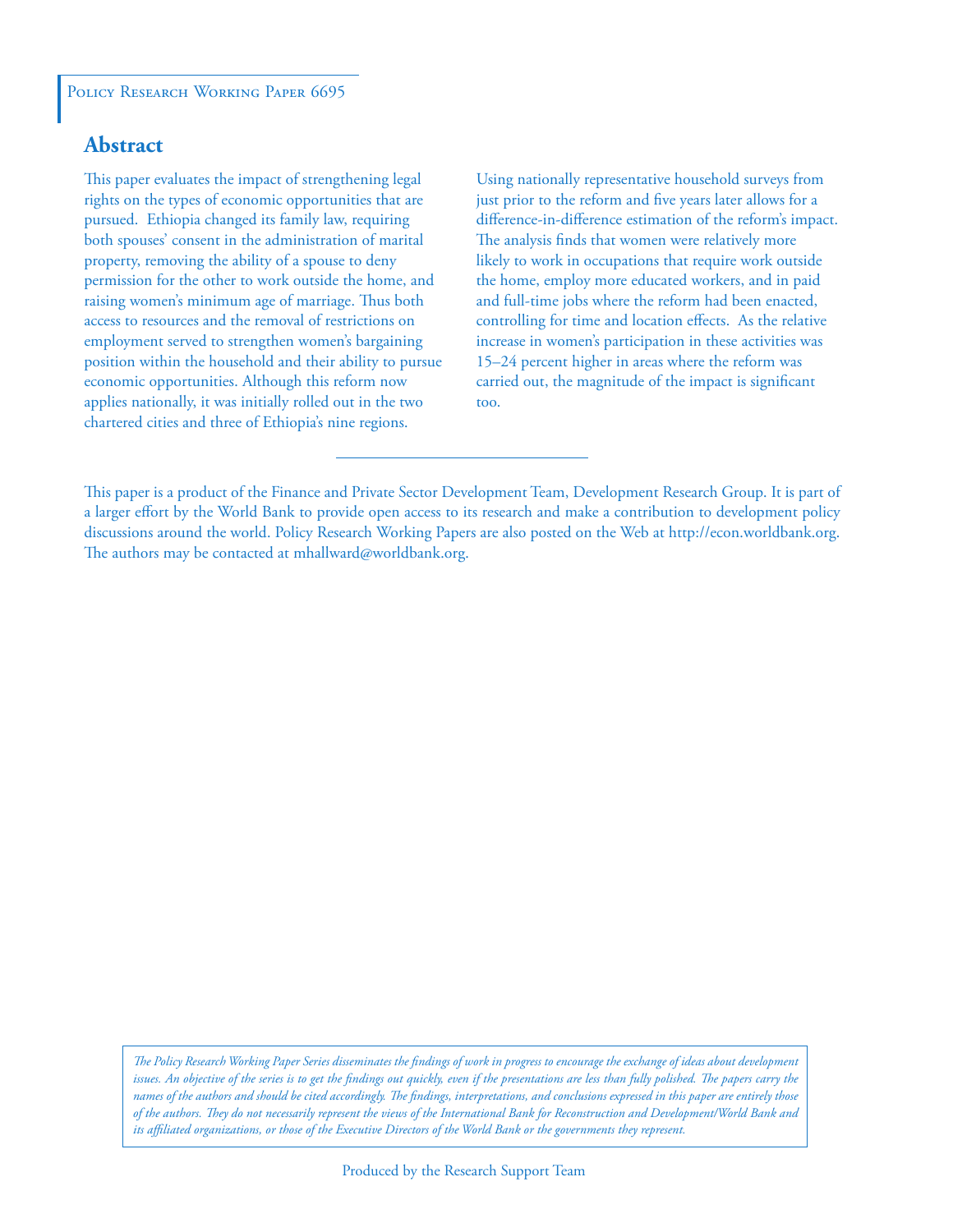# **Strengthening Economic Rights and Women's Occupational Choice The Impact of Reforming Ethiopia's Family Law**

Mary Hallward-Driemeier $^*$  $^*$  and Ousman Gajigo $^{++}$ 

**JEL Codes:** J16; J24; K36

 $\overline{a}$ 

**Key words**: property rights, women's empowerment, occupational choice, family law

<span id="page-2-0"></span><sup>\*</sup> Lead Economist, World Bank, ++ African Development Bank. The views expressed here do not necessarily represent those of the World Bank or the African Development Bank or their Boards of Executive Directors. Financial support from the BNPP Trust Fund and the UK's Department for International Development is gratefully acknowledged. Correspondence can be addressed to **mhallward@worldbank.org**, or Mary Hallward-Driemeier, The World Bank, 1818 H Street NW, Washington DC, 20433; tel: 1(202) 473-9102; fax: 1(202)522-0087.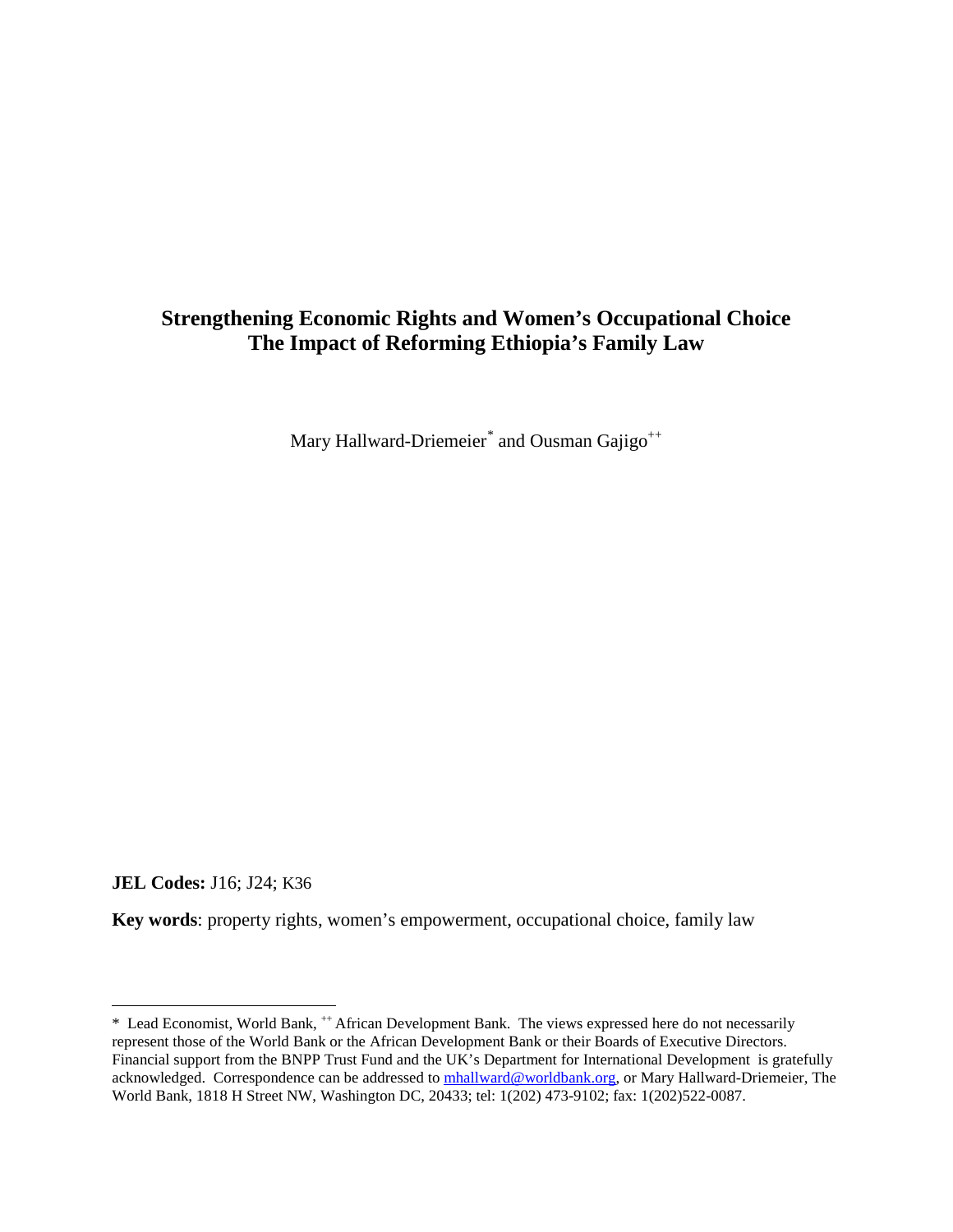## **I. Introduction**

 Economists have long propounded the benefits of being able to make choices in pursuing economic opportunities. Restrictions on choices can simply reflect limited options available, but constraints can also stem from a lack of resources and from rules that differentially give access to opportunities to some parts of the population but not all. This paper examines whether changes in laws that gave women greater control over property and removed restrictions in seeking employment expanded the opportunities women successfully pursued.

Family law is the area of law that shapes who can make various decisions and who controls assets within a household. And these laws often differentiate rights by gender and marital status. So to understand how legal rights can affect women's economic opportunities, understanding the impact of family law is an important area of analysis. This paper examines the impact of changes in Ethiopia's family law that strengthened women's economic rights. The reforms were rolled out across a subset of regions and autonomous cities in Ethiopia, providing an identification strategy for testing the importance of the strengthening of women's economic rights in women's relative ability to pursue economic opportunities.

In recent years, there has been increased focus on expanding economic opportunities by arguing for the importance of addressing regulatory restrictions, red tape and frictions in the economy that can limit the ability of businesses to grow and be more productive (Djankov et al 2002; Botero et al. 2004; Hsieh and Klenow 2009). Existing work looks at how well variations in these regulations (mostly across countries, but in a few countries, over time) help explain entrepreneurship, labor mobility and growth (Blanchard and Giavazzi 2003; Klapper et al 2006; Mwase 2003). However, they presuppose that the same rules governing economic opportunities apply to everyone. But this is not true, particularly by gender. It is not because business

2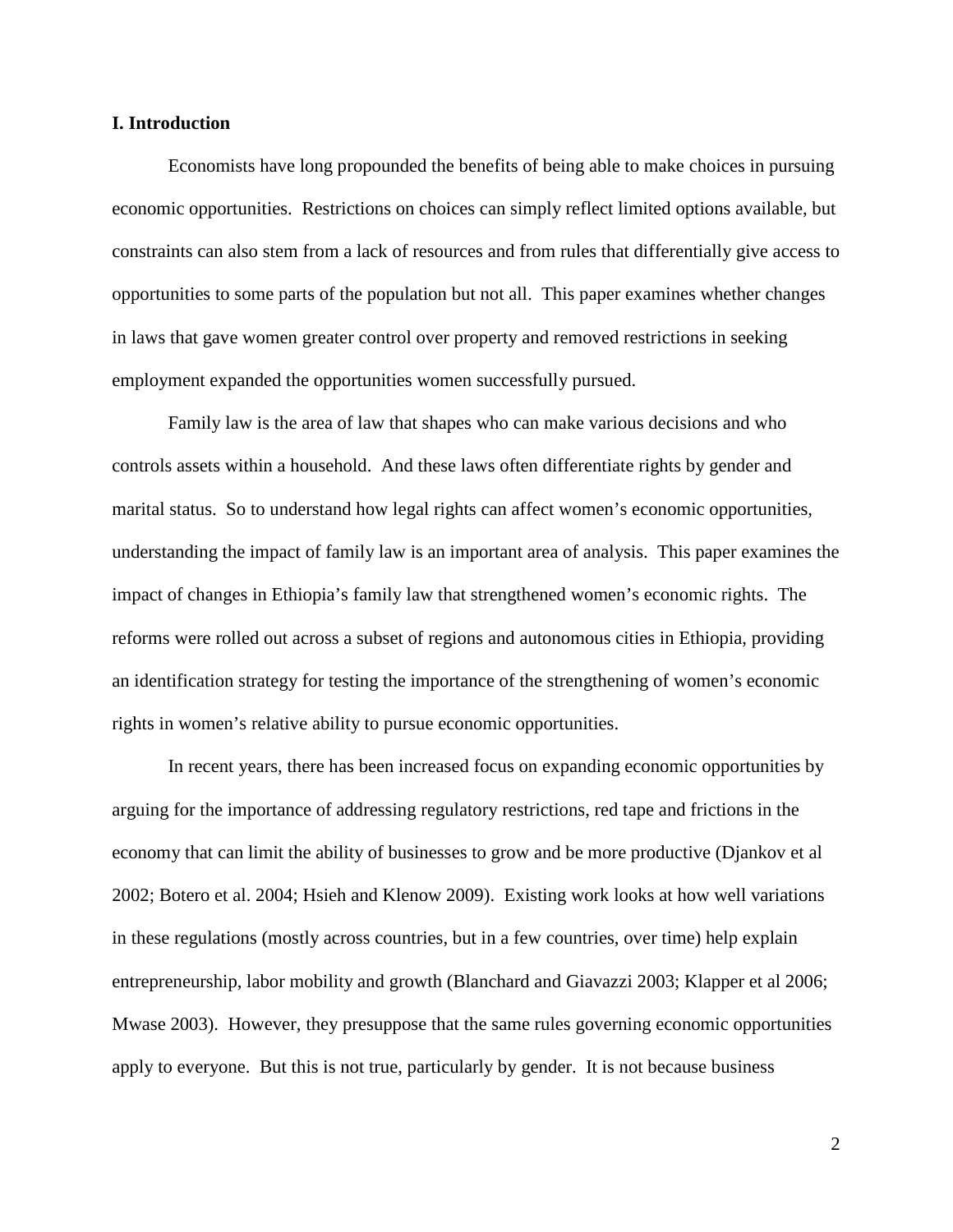regulations themselves differentiate by gender, but rather that the underlying ability to own and control property, and even one's legal capacity to enter into agreements in one's own name, can vary by gender and marital status. These are not part of the business regulations, but part of family law. Business laws determine the requirements for a property owner to register the property or to open a business; family law determines who can own or control that asset in the first place. This work looks at changes in family law that increase the bargaining power of women and tests for their impact on women's economic opportunities. The changes in bargaining power result from the expansion of women's control over assets, the removal of the ability of a spouse to deny permission to work outside the home and changes in the minimum age of marriage on the economic opportunities women pursue.

There has also been an increased push on the part of the international community for women's economic empowerment, the third of the Millennium Development Goals (UN 2000, Duflo 2005, World Bank 2011). The three indicators for this goal are the closing of gender gaps in education, the share of women in wage employment and the proportion of political seats held by women. These are indeed worthy measures. However, they do not put much focus on gender gaps in formal economic rights themselves, nor have they been linked to the broader agenda of identifying regulatory or legal constraints to women's economic empowerment. There has been some attention on legal reforms, but the focus has tended to be on broader issues of humanrights, such as gender-based violence (addressing domestic violence, rape, etc.) rather than on family laws and their economic impact on the control over assets (UNIFEM 2009). This work expands the evidence that addressing gender inequalities in family laws has significant economic benefits for women.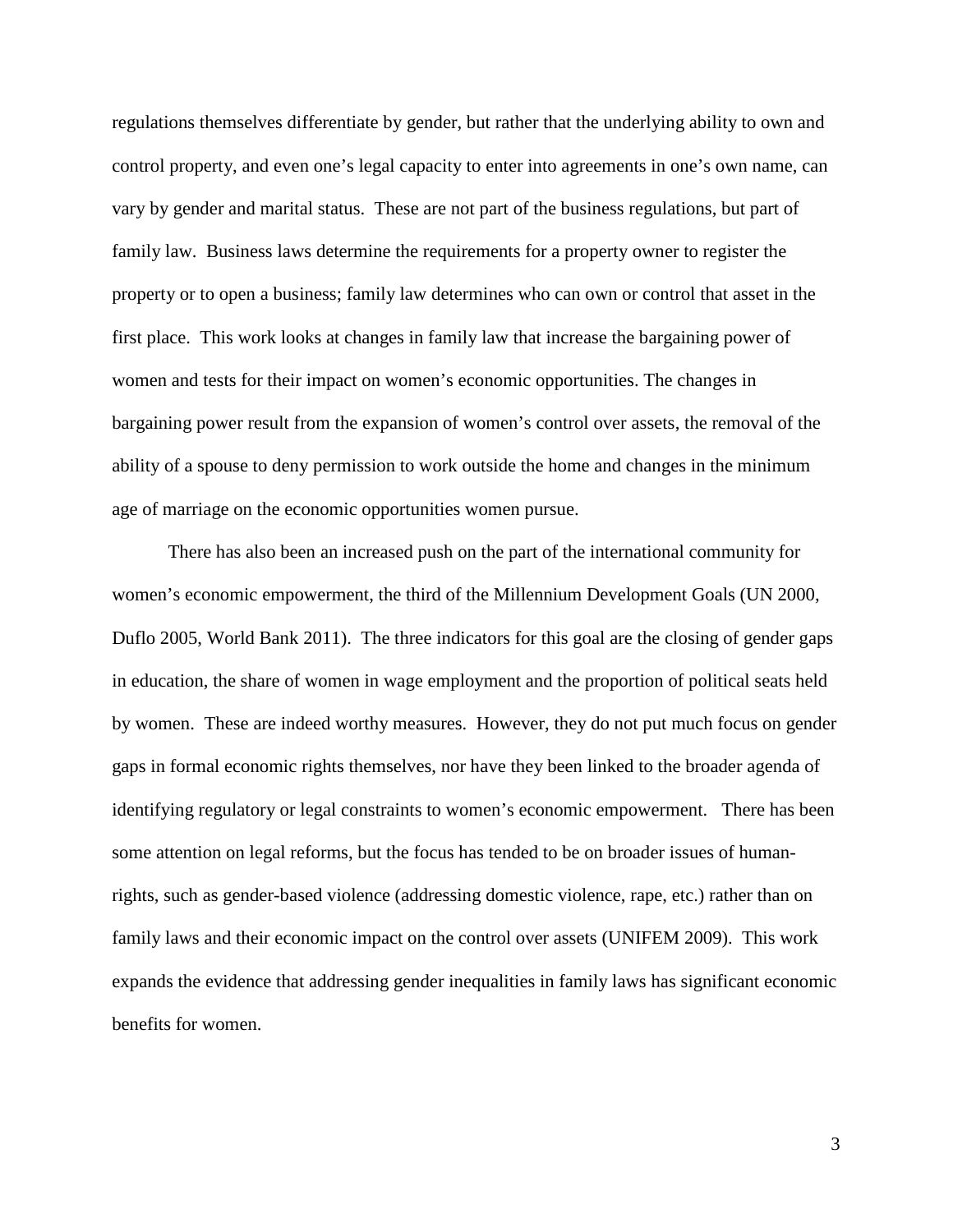While many gender-sensitive policies have been enacted across numerous African countries, there is not an abundance of results that empirically assess their actual effect on women.<sup>[1](#page-5-0)</sup> In trying to assess the importance of legal reforms, a pre-post comparison suffers from an inability to sort out the relative contribution of the reform from other changes during the time period being examined. A strength of this paper is that the legal reform being evaluated occurred in the two chartered cities and three of the nine regions in Ethiopia, allowing a difference-indifference comparison of changes in geographic areas with the reform to those that did not adopt the reform. Regional characteristics can be controlled for, as can a general time trend. The identification comes off the differences in trends between geographic areas with and without the reforms. We also confirm that the timing of the reform being rolled out in a geographic area is not driven by the share of women working outside the home or our other outcomes of interest. The one significant difference across reforming and non-reforming geographic areas is the age of first marriage. However, the effect is a level effect; there is no trend across age cohorts.

 Our paper therefore contributes to the literature by analyzing some labor market consequences of a new law recently implemented in Ethiopia called the Revised Family Code 2000 (Federal Democratic Republic of Ethiopia, 2000). This new legislation improved upon the earlier Family Code (drafted in the 1960s) in numerous ways that improved the position of women in marriage. Among of the key changes by this new law are: (i) women were given the authority to administer common marital property; (ii) a spouse could no longer deny permission

<span id="page-5-0"></span> $<sup>1</sup>$  It should be noted that "women" are not a uniform group before the law; marital status matters too. In the case of</sup> Ethiopia, the ability of women to control assets or to pursue a profession was not inherently limited based on gender, but rather for *married* women under the original Family Code of 1961. Given that most adult women in sub-Saharan Africa are married, policies aimed at reducing gender discrimination within marriage are important steps towards achieving overall gender equality.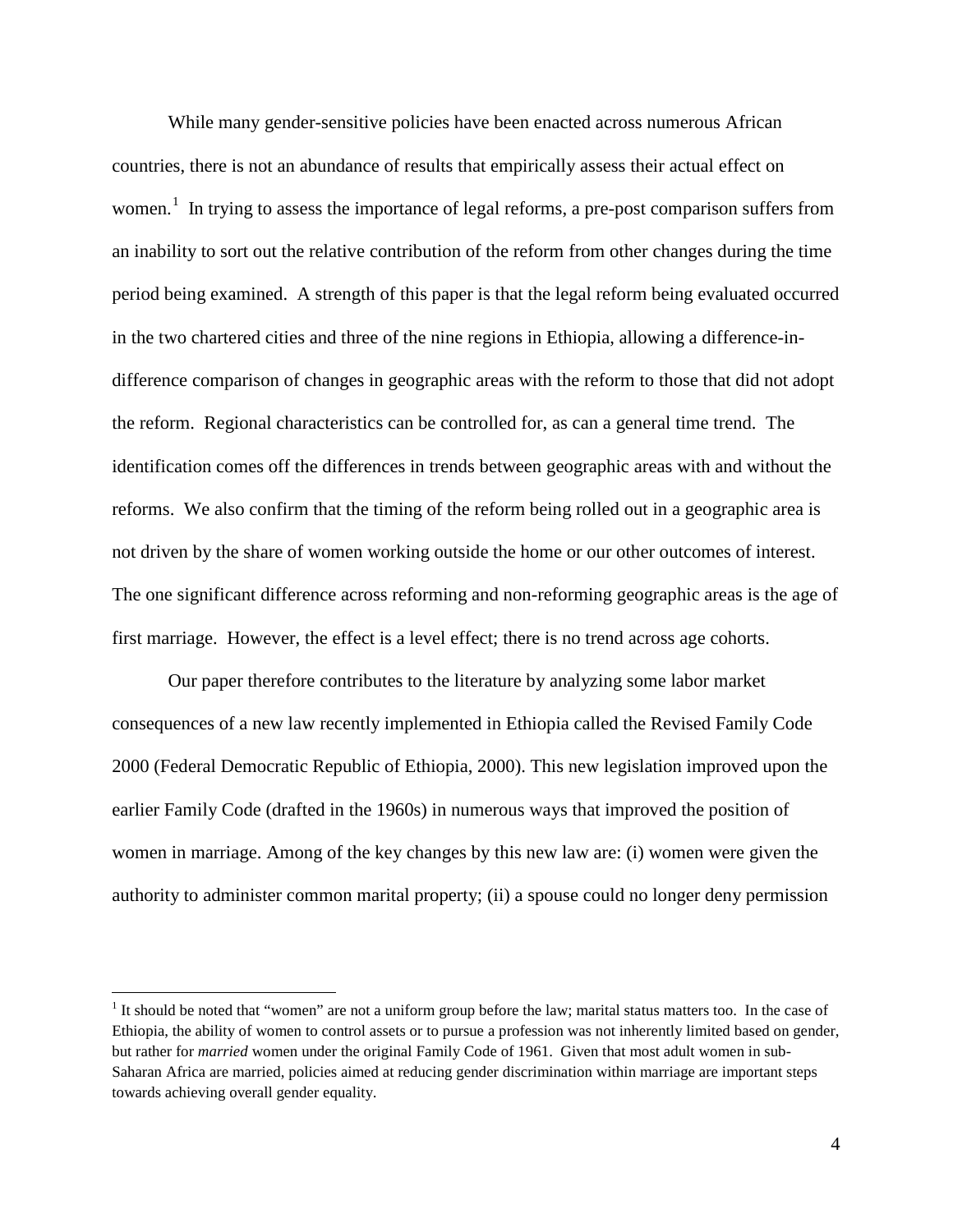for the other to work outside the home;<sup>[2](#page-6-0)</sup> (iii) more authority has been given to courts in settling disputes arising in cases of divorce and inheritance (and correspondingly less to traditional arbitrators), which allows more agency for women; and (iv) the marriage age was increased to 18 years.

The first and third changes strengthen women's ability to control assets. This would be helpful in starting a business – or in having collateral to gain access to finance to start or expand that business. The second change addressed a clause in the law, that while gender neutral in the wording, was not gender neutral in practice. The previous law allowed either spouse to object to the other spouse pursuing a trade or profession. However, in practice, this was only ever applied when a husband wanted to deny permission for his wife to do so. Thus, removing this clause was seen as a benefit for women. Removing this clause could affect the ability of women to join the labor force – and in particular to pursue a profession that required work outside of the home itself.<sup>[3](#page-6-1)</sup> Of particular interest is whether labor force participation rates increased – particularly in those occupations that require people to work outside the home, work full time, and have higher human capital or educational requirements for hiring.

While the decision of whether to work outside the home is directly affected by the law, there is another channel through which the reform could affect women's decisions, namely, in raising her bargaining position in intra-household decision making. The family law effectively improves the bargaining power of women by increasing their "voice" and "exit" within the household. This has an empowerment effect that is likely to extend to most socio-economic

<span id="page-6-0"></span> $2^2$  To clarify, it is not that a spouse actively needed permission to work. Rather, if there was a dispute over whether or not the spouse should be working or pursuing a particular trade or profession, the other spouse could object and 'deny permission' if they could claim it was against the interests of the family. Where there was no dispute, the law did not affect labor force decision; it only applied where there were disputes, i.e. precisely when who got to make the decision mattered most.

<span id="page-6-1"></span><sup>&</sup>lt;sup>3</sup> Unfortunately we do not have data on women's access to finance or whether or not they are running a business, additional dimensions for which it would have been interesting to test for the impact of the legal reforms.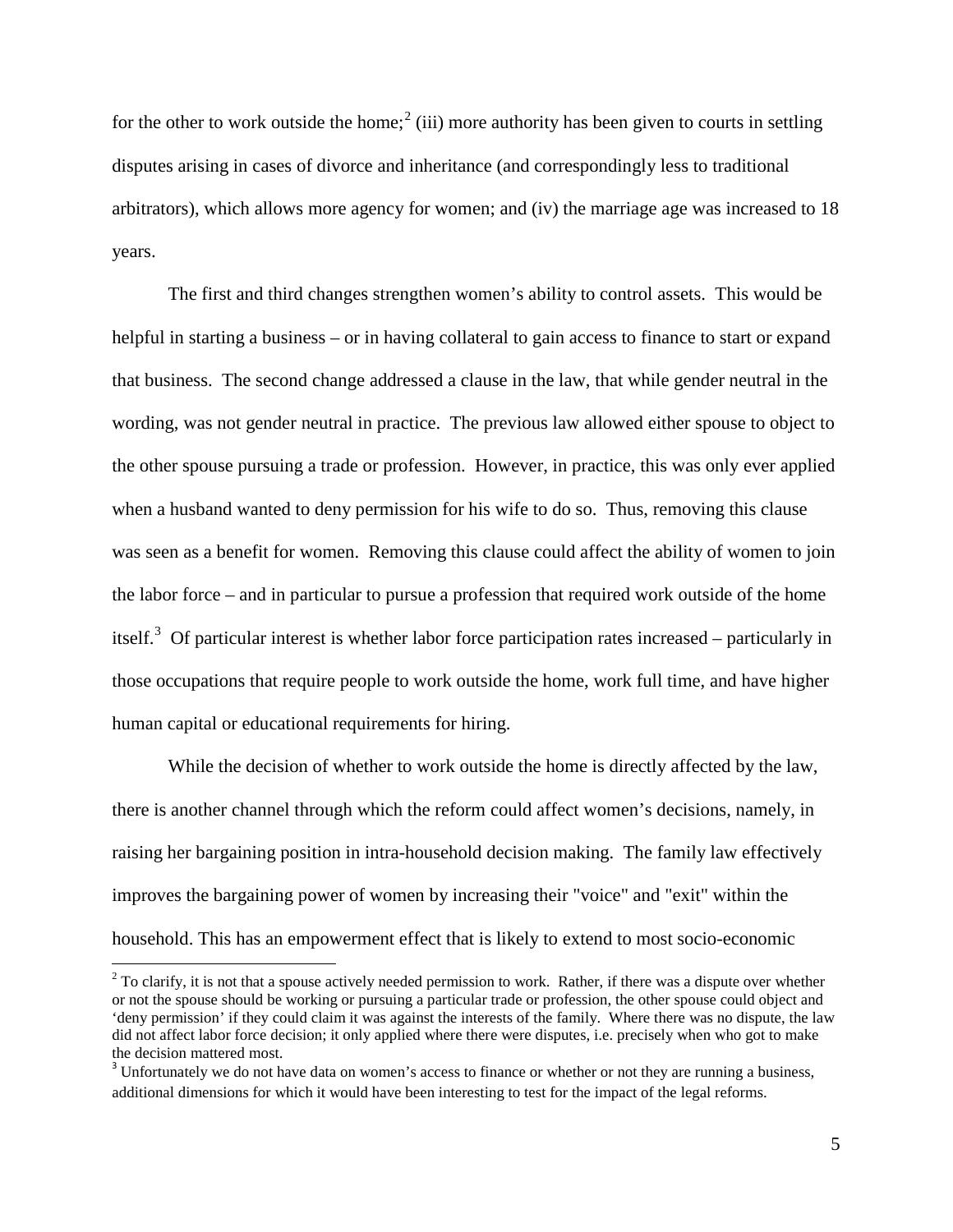activities. As shown in Hallward-Driemeier and Gajigo (2010), higher levels of empowerment can influence the economic opportunities women pursue. The increase in legal age of marriage is particularly relevant here. When marriage age is delayed, the future bargaining position of these young women would be significantly improved through higher education and/or an increase in own resources accumulated in the intervening years.

Thus, supporting hypotheses that are tested are that the reform would also give relatively greater encouragement for women to work full-time and that as their economic opportunities increased, so too would investments in their education such that their participation in higher educated occupations would rise. The effects are likely to be larger for younger women who are better positioned to adapt to the change than older women, particularly if in longstanding marriages, that have already made choices that make shifting occupations more difficult.

We use two rounds of DHS data that were collected in 2000 and 2005. In 2000, no region or chartered city in the country had implemented the law, but by 2005, five regions and chartered cities<sup>[4](#page-7-0)</sup> had done so. The reforms now apply across all regions and chartered cities. These surveys contain detailed demographic and labor market information at the individual level that makes them ideal for this topic. Using the difference-in-difference estimation technique, we found that this reform in family code has a strong effect in increasing women's share in occupations that are non-home based, paid work, year-round employment, and those with average higher educational requirement, though the strength of the law's effect is heterogeneous across different age and marital categories. The effect of the reform is particularly strong for young, unmarried women. It appears that the provision of the law that increases the legal age of

<span id="page-7-0"></span> $4$  To include both regions and chartered cities together, we refer to 'geographic areas'.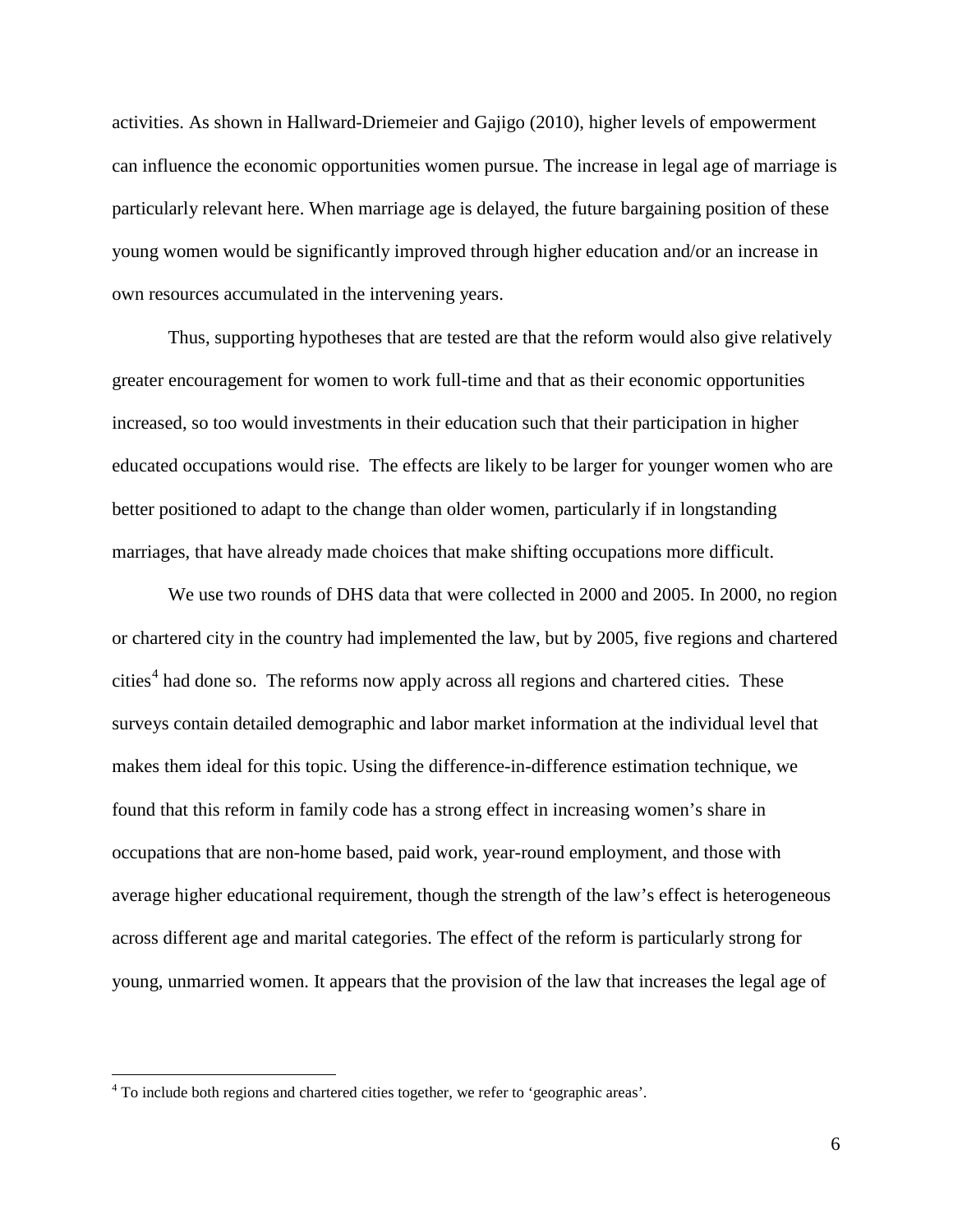marriage had a much bigger labor market impact by delaying marriage and increasing the participation of women in occupations across several dimensions.

 We also provide evidence that our results are not driven by pre-existing trends in the geographic areas that implemented the new Family Law. For example, there was no pre-existing increase in education, increase in age at marriage, or higher rural-urban migration that was more pronounced for the geographic areas that implemented the reforms over those that did not initially. Furthermore, our results were not confounded by the simultaneous implementation of other reforms (such as the land registration reforms) in areas where the new Revised Family Code took effect. The land registration reforms were largely a rural scheme and our results hold in urban areas as well.

The rest of the paper is organized as follows. Section II gives a brief literature review of analyses of changes in marriage-related laws on individual outcomes. Section III gives some background on Ethiopia in general and the labor market in particular. This section also provides a description of the new Ethiopia Revised Family Code. This section is followed by a description of the data set used. Section V presents the estimation results. Section VI concludes the paper.

#### **II. Literature Review**

This paper draws on several strands of literature. It builds on the growing evidence that stronger property rights, largely focused on rights to land, impact women's economic opportunities, extending it to examine changes in family law. It also is relevant to the literature on intra-household bargaining and women's labor force participation decisions, as the legal reform served to shift women's bargaining power within the family.

Papers that have tested the impact of strengthening economic rights have tended to focus on strengthening rights to land. Empirical work suggests that increasing resources controlled by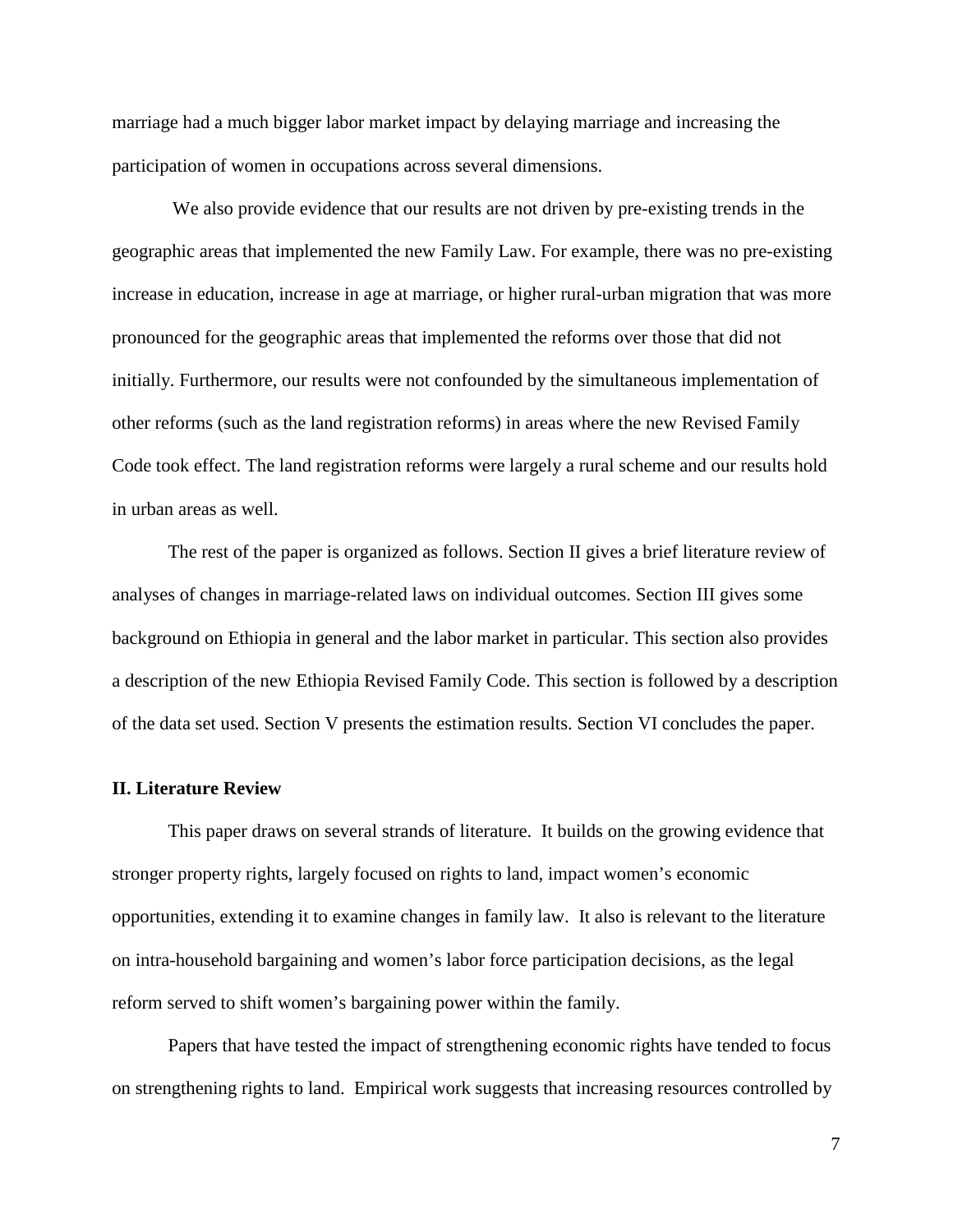women will promote increased agricultural productivity (Saito, Mekonnen, and Spurling 1994; Udry et al. 1995; Quisumbing 1996, Besley and Ghatak 2009). Insecure property rights over land have multiple ramifications for agriculture and the organization of rural economic activity. The risk that land will be expropriated deters investment. Insecure property rights reduce the ability of borrowers to pledge land as collateral, and thus tighten credit constraints. Ill-defined property right over land can inhibit land transactions – rentals or sales – and potential gains from trade are lost (Aryeetey and Udry 2010). Besley (1995) and Udry and Goldstein (2008) have examined these effects in Ghana, looking at both formal and customary property rights.

A number of studies have also looked at the impact of formal land titling programs. Studies have confirmed an increase in agricultural productivity and a (weak) increase in access to credit (Pande and Udry 2005). The weak increase in access to credit has been attributed to the limited ability of creditors to foreclose on land titles (Field and Torero, 2008) and because the availability of collateral is not necessarily the only constraint to accessing finance (Besley and Ghatak, 2009).

Deininger et al. (2010) also demonstrate the importance of the process of providing land certification itself in ensuring women are able to gain rights to land. Unless the process specifically required that married couples jointly title their land, certificates were rarely given in both names and thereby limited women's formal rights to land.<sup>[5](#page-9-0)</sup>

In addition to the effects on investment and access to credit, there can also be affects on labor supply. Erica Field evaluates the impact of titling program in the slums of Peru.<sup>[6](#page-9-1)</sup> Rather

<span id="page-9-0"></span> $<sup>5</sup>$  This work is done in Ethiopia. As discussed below, the land certification programs were largely introduced after</sup> the period being analyzed in this paper. Our results are robust to excluding the region where the land program was already underway at the time of our evaluation.

<span id="page-9-1"></span><sup>6</sup> Field, Erica. 2007. Entitled to Work: Urban Property Rights and the Labor Supply in Peru. *Quarterly Journal of Economics* 122: 1561-1602.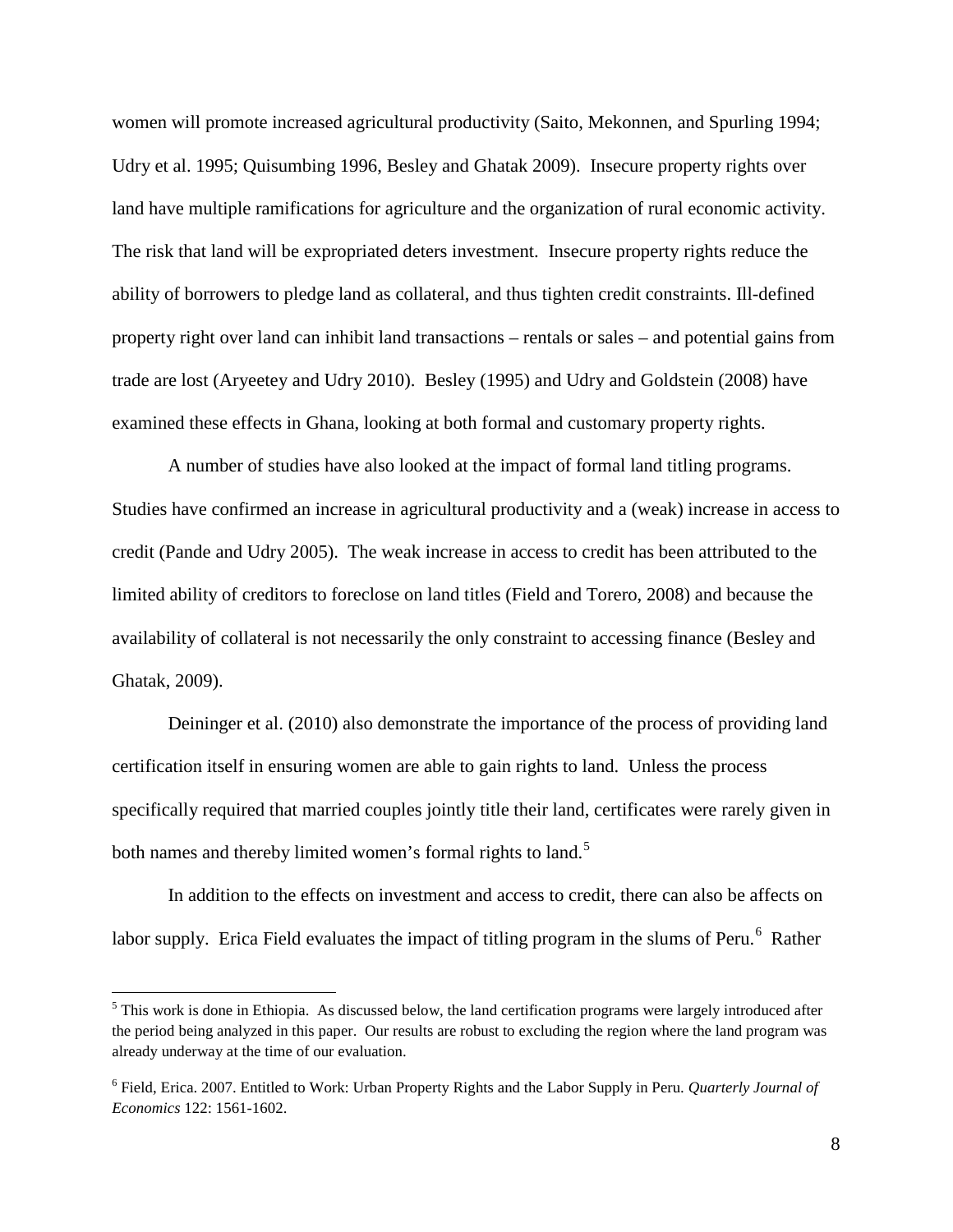than finding much impact on decisions to invest in the home or plot of land, she finds being granted a title raised the labor supply, particularly for women. The primary effect of securing the title was that it freed members of the household from having to remain on the plot to ensure claim over it.

Deininger, Goyal and Nagarajan (2010) provide evidence on the impact of changing a broader set of laws that affect property rights. The authors examine changes in the Hindu Succession Act that occurred in some southern Indian states which gave equal rights to females in inheriting property. They found that amendments to this law increased families' investments in their daughters. The new law raised the likelihood of women inheriting land (but did not fully eliminate the gender difference), increased age at marriage for girls, and raised their educational attainment. Their results are consonant with the findings of Roy (2008) who also analyzed the effects of the same policy change in southern India and found that it had a significant effect on women's autonomy.

This paper builds on these results, but focuses on how the change in the family law affected the decisions of women to enter the labor force,<sup>[7](#page-10-0)</sup> rather than on investments in the future generation (although there is some corroborating evidence that this was affected too). This brings in the literature on marriage and intra-household bargaining.

Marriage-related literature took off in the economics field starting with Becker (1981). Methodological advances since then have highlighted the importance of intra-household dynamics, especially along the gender dimension. The advances beyond unitary household models such as the cooperative (McElroy and Horney 1981) and non-cooperative models (Lundberg and Pollak 1993; Browning, Chiappori and Lechene 2009) have helped to clarify how

<span id="page-10-0"></span><sup>&</sup>lt;sup>7</sup> See Hallward-Driemeier, forthcoming, for broader discussion of impact of gender gaps in economic rights on entrepreneurship in Africa.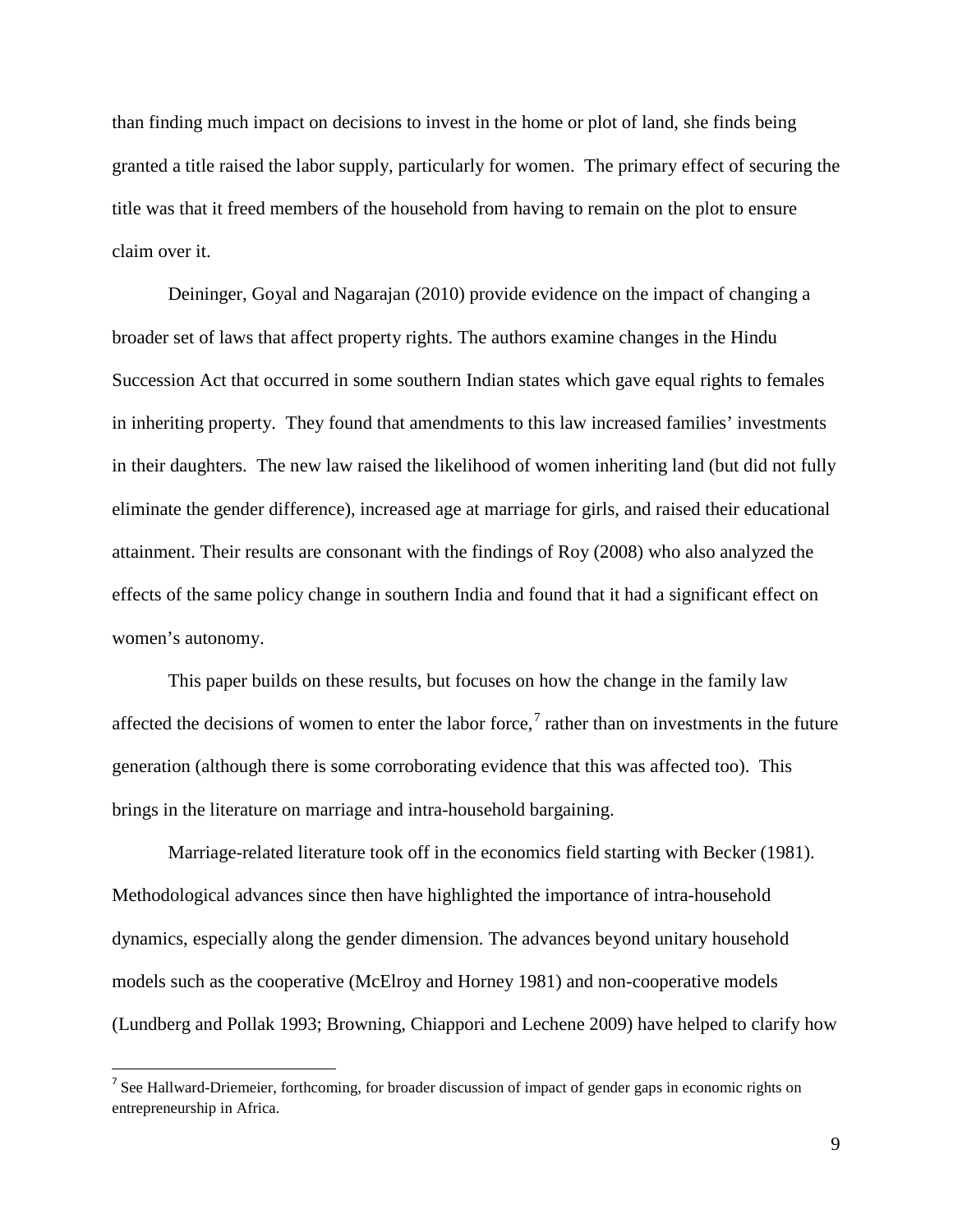power imbalances can translate into command of joint household resources and consequently result in differential individual welfare. In virtually all non-unitary household models, institutions and policies that address gender inequalities have welfare-enhancing effects.

Alongside the above advances in formal modeling is the documentation of the relevance of gender in intra-household welfare analysis especially from developing countries. In the case of Ethiopia, Fafchamps and Quisumbing (2002) found significant gender power asymmetries in Ethiopia. Within most households, the head (almost always male) alone administers key decisions on major expenditures. More importantly, the differences in decision-making power are often determined at the start of marriage. The authors found that the average value of assets brought by the groom is ten times more than the average brought by the bride. This difference in power has consequences for welfare not only because of the role of the household head as the administrator, but also because of the fact that disposition of assets upon divorce reflects the value of what each spouse brought into the marriage. Such an arrangement has adverse consequences for gender equality. To the extent that bargaining power within the household is partly a function of fall-back options in the event of a divorce, the distribution of assets that is positively correlated with what marriage partners brought into the union perpetuates gender inequality.

The analysis of the impact of legal reforms on intra-household bargaining has also increasingly received attention but most of the focus has been on advanced countries. Changes in US divorce laws were an especially scrutinized reform given the research opportunities provided by the variations in the timing of implementations across states. Stevenson and Wolfers (2006) examine the effects of reforms towards unilateral divorce laws on household bargaining position. They found that the adoption of unilateral divorce laws significantly reduced domestic violence

10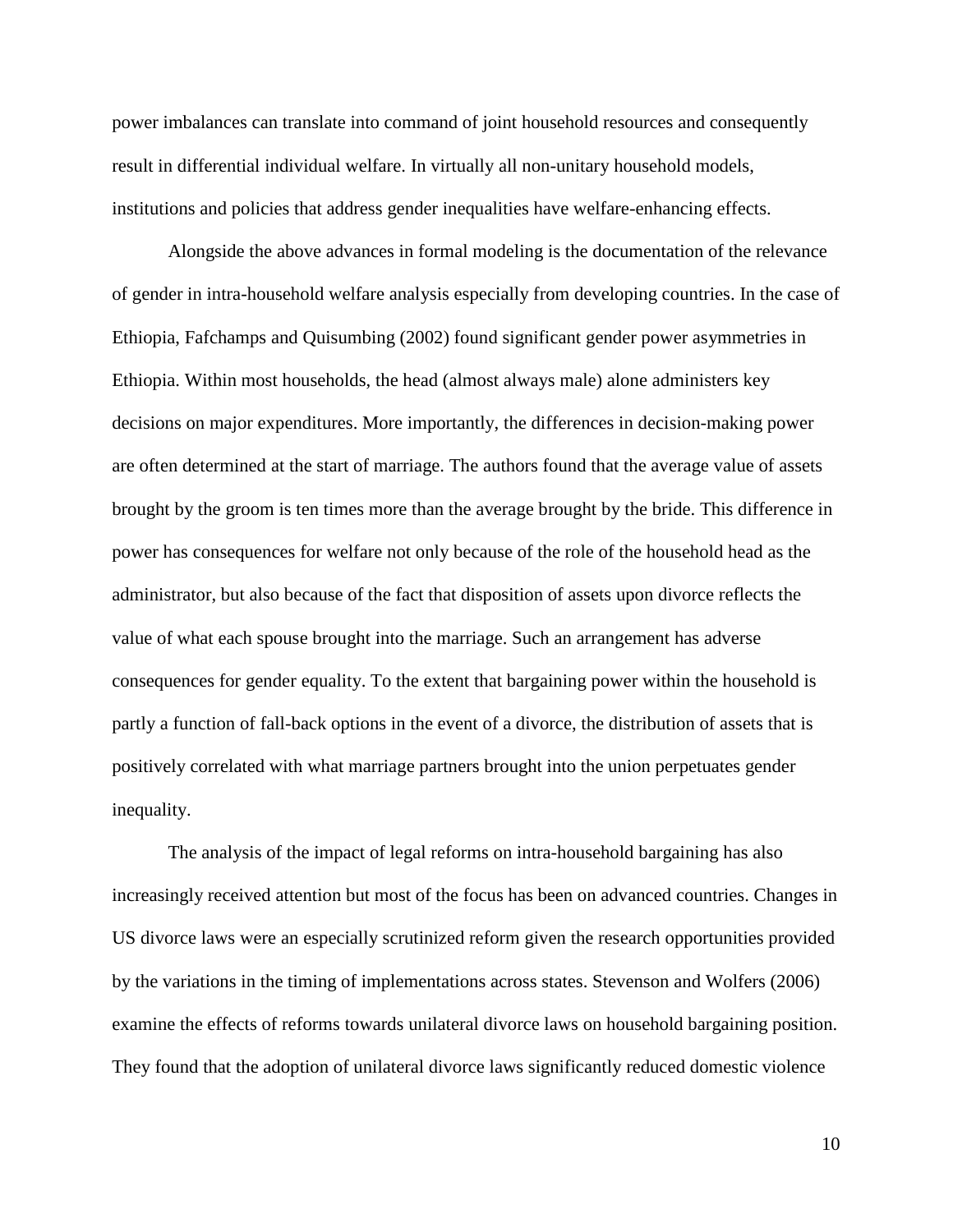not only because it led to the dissolution of violent marriages, but also the prevalence of violence among existing marriages. In effect, by reducing the cost of divorce, exit threats became credible. So focusing on the rates of divorce only would underestimate the impact of the introduction of unilateral divorce since it likely changed bargaining positions among extant marriages. Partly for this reason, divorce rates initially increased following the adoption of unilateral divorce laws but tapered off over time.

Some papers have analyzed the labor market consequences of marriage or gender related reforms. However, most of these papers have focused on developing countries. Ruhm (1998) examined the labor market consequences of paid parental leave in nine European countries between 1969 and 1993. He found that paid parental leave of about three months increased the employment-to-population ratio of females by 3% to 4%, and this increase in employment rate is not significantly driven by reclassification of non-working as employed. A similar effect has also been found for the US. Gray (1998) found that the introduction of unilateral divorce laws had heterogeneous impact among women within states that implemented it. The law increased the bargaining power of women in some states while adversely affecting it in others. However in states where the law strengthened the bargaining power of women, it led to increase in labor supply. Moreover, the additional labor supply did not lead to a fall in leisure but rather a significant reduction in domestic work.

This paper builds on this strand of literature by testing the impact of the change in family law as it impacted married women's economic rights and thus bargaining position within the household. The measure of interest is not simply the change in labor supply, but also its composition, whether it affected the types of occupations women were likely to enter, i.e.,

11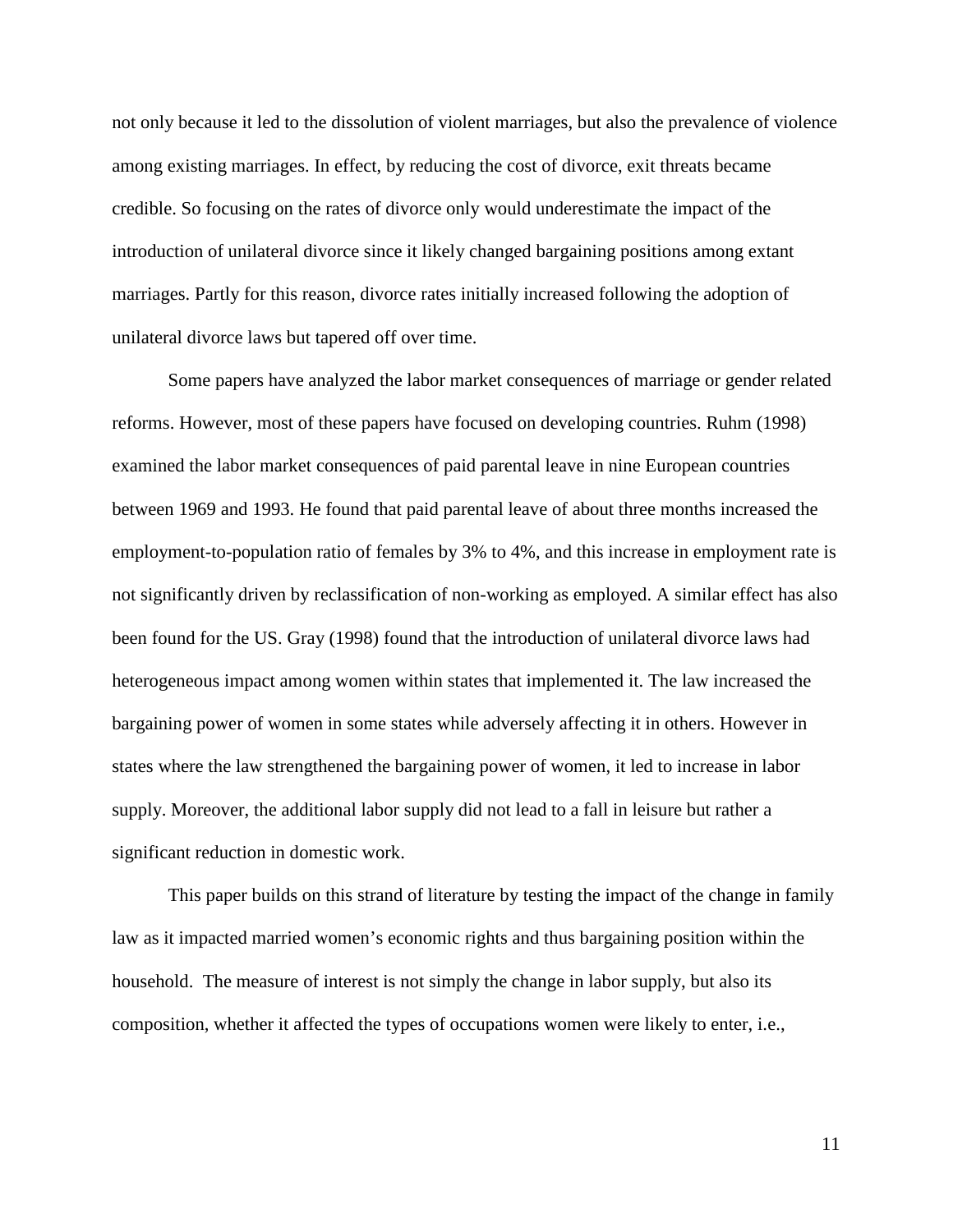whether women were more likely to work outside the home, in full-time occupations and in those with higher requirements for participation.

# **III. Ethiopia**

 $\overline{a}$ 

 Ethiopia is one of the poorest countries in the world, although it has made progress in reducing poverty and achieving other Millennium Development Goals in recent years. It had an estimated GDP per capita of \$400 in 2012 (IMF 2012). Ethiopia ranked 171 of 182 countries in the UNDP's Human Development Index in 2009 (UNDP 2009) and 89 of 102 on its Social Institutions and Gender Index (SIGI 2009). Ethiopia is the second most populous country in Sub-Saharan Africa, and also among the most ethnically diverse. The country is a federal republic, with nine regions and two city councils. $8<sup>8</sup>$  $8<sup>8</sup>$ 

Table 1 provides some information on differences across geographic areas in the country. While there are similarities between areas in recent rates of population growth, there are significant differences in urbanization rates as well as population density. Given the correlation between urbanization and education, there is also high geographic variation in education. In our analysis, it is important to capture the effects of these differences across geographic areas. We do so by including dummies for the various regions and chartered cities. We also repeat our results excluding the large cities to be sure they are not driving the results and the findings hold.

Ethiopia's labor market is characterized by significant gender gaps in participation and in remuneration. Gender differences in the labor market are also present. In a 2004 survey report on urban employment, there is a significant gender difference in the employment-to-population ratio in the urban areas of all regions (CSA 2004). For women, the employment-to-population ratio is

<span id="page-13-0"></span><sup>&</sup>lt;sup>8</sup> In our analysis, we treat the two city councils (Addis Ababa and Dire Dawa) as their own geographic areas since they are administered separately from the other regions. As a result, we end up 11 geographic areas in our analysis.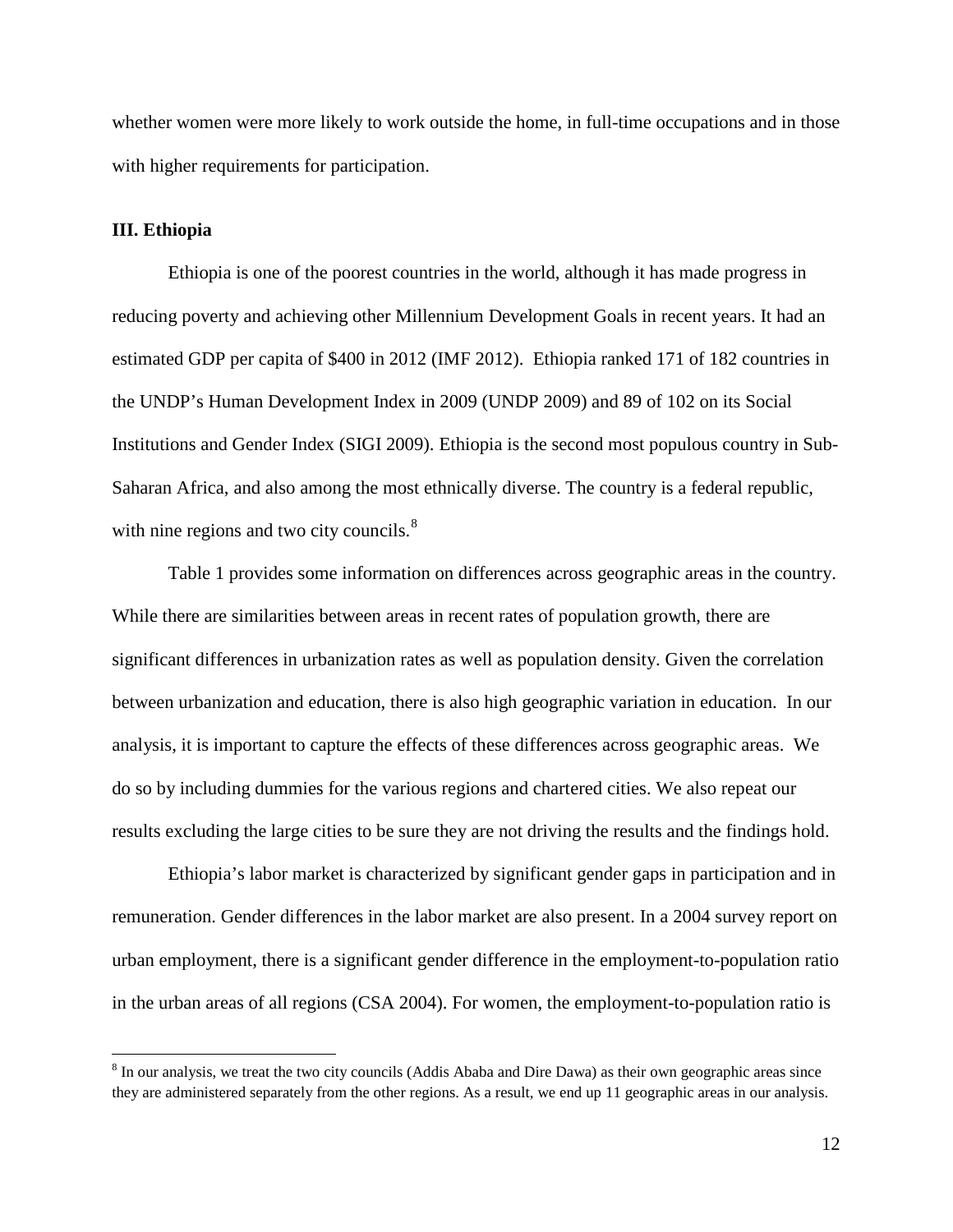about 35% and for men about 52%. The well-documented gender occupational segregation is also prevalent in the country. Specifically, women are underrepresented among professionals and skilled workers but overrepresented among clerks. Partly as a result of this gender occupational segregation, there are significant pay differences. Women's pay is only about half of that of men (ETB500<sup>[9](#page-14-0)</sup> versus ETB266) in urban areas of the country (CSA 2004). What is of interest here is to capture differences in the changes in the relative rate of women's participation in occupations with more non-home based work, paid work and full-time work in the areas with and without the reform.

|                          |                      | Annual          |               |               | Pop.           |
|--------------------------|----------------------|-----------------|---------------|---------------|----------------|
| Region/                  |                      | Pop.            | $\frac{6}{6}$ | $\frac{0}{0}$ | <b>Density</b> |
| <b>Chartered</b>         | <b>Population in</b> | Growth          | <b>Female</b> | <b>Urban</b>  | 2007           |
| <b>City</b>              | 2007                 | $(1994 - 2007)$ | in 2007       | in 2007       | $(km^2)$       |
| Addis Ababa <sup>§</sup> | 2,738,248            | 2.0%            | 52.4          | 100           | 5167           |
| Afar                     | 1,411,092            | 2.2%            | 44.3          | 13.4          | 15             |
| Amhara                   | 17,214,056           | 1.6%            | 49.8          | 12.6          | 108            |
| Benishangul              |                      |                 |               |               |                |
| Gumuz                    | 670,847              | 3.0%            | 49.3          | 13.5          | 14             |
| Dire Dawa <sup>§</sup>   | 342,827              | 2.4%            | 49.8          | 67.5          | 283            |
| Gambella                 | 306,916              | 4.6%            | 48            | 25.2          | 12             |
| Harari                   | 183,344              | 2.7%            | 49.7          | 50.5          | 590            |
| $SNNP^{\ddagger}$        | 15,042,531           | 3.0%            | 50.3          | 10            | 134            |
| Somali                   | 4,439,147            | 2.6%            | 44.4          | 13.9          | 16             |
| Oromiya                  | 27,158,471           | 3.0%            | 49.6          | 12.2          | 77             |
| Tigray                   | 4,314,456            | 2.5%            | 50.8          | 19.5          | 86             |

**Table 1**: **Ethiopian Regions and Chartered Cities**

‡ SNNP stands for Southern Nations, Nationalities and People. § City councils.

# **Revised Family Code**

Ethiopia's new Revised Family Code (Federal Democratic Republic of Ethiopia 2000)

came into effect in July 2000, updating the 1960 Family Code. The new law covers most areas of

<span id="page-14-0"></span><sup>&</sup>lt;sup>9</sup> ETB stands for Ethiopian Birr.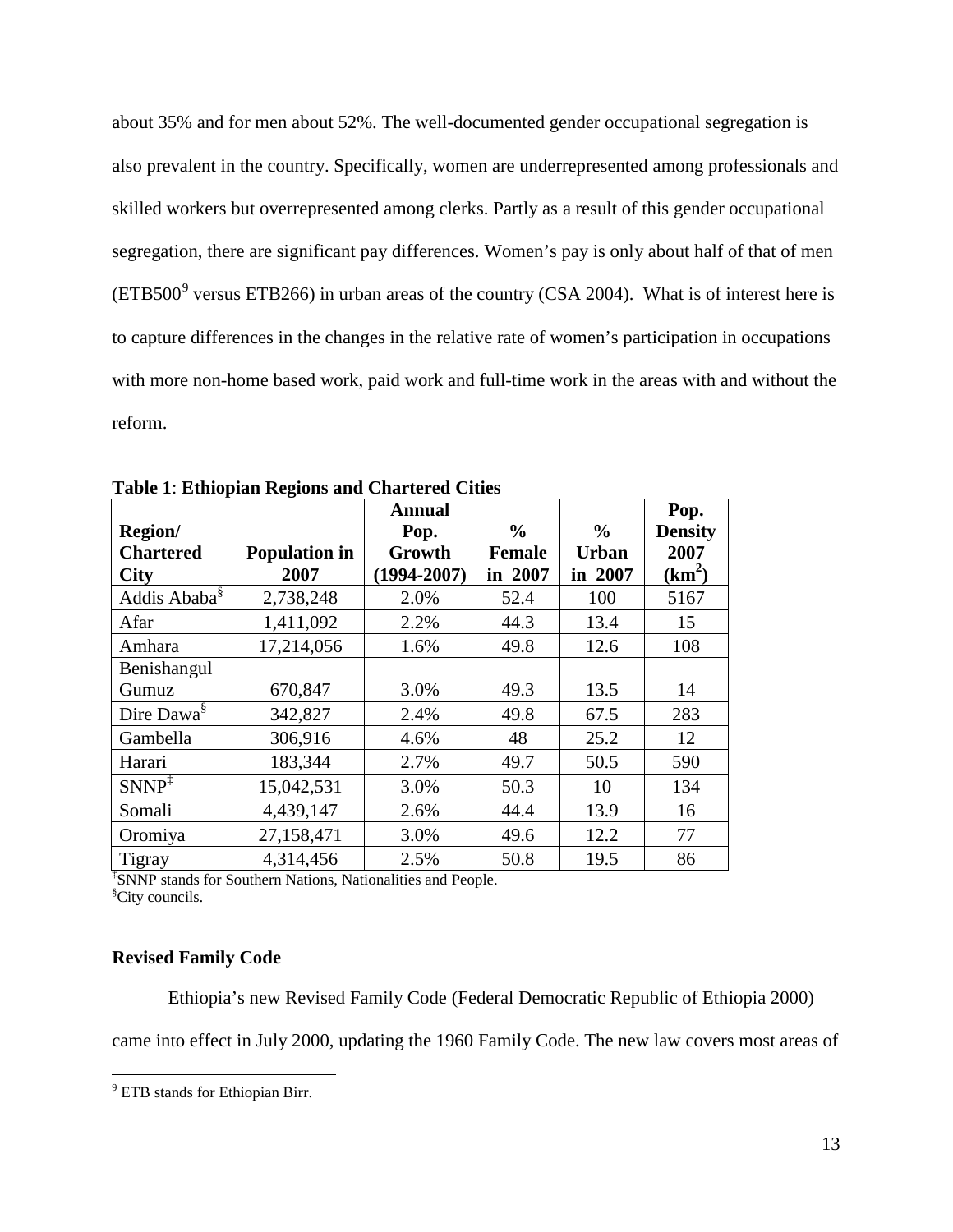family relations, such as marriage, divorce, inheritance, paternity, adoption and child welfare. We focus on aspects of the law that are relevant to this paper because of their likely connection to individual empowerment over economic opportunities and control over assets – and consequently on intra-household bargaining.

As discussed above, one of the central changes that were seen to benefit women was the removal of a spouse's ability to keep the other spouse from pursuing a trade or profession. While the language was gender neutral, in practice only husbands ever appealed to the law to deny their wives from pursuing employment opportunities. Removing the ability of a spouse to do this was thus seen as a clear benefit for women, giving them greater ability to control their labor force participation decisions.

While the previous law gave the husband the sole responsibility of administering property, the new Family Code gives that responsibility to both husband and wife. Divorce now requires the consent of both the wife and the husband, unlike before. The new code also redefines betrothal as an individual decision between spouses rather than a transaction between households or parents. Another significant change is the increase in the legal age of marriage to 18 years from 15 years. The role of family arbitrators has also significantly changed. Previously, family arbitrators (mostly men) continued to apply old customary traditions when it came to reconciling couples or adjudicating divorce cases (Fafchamps and Quisumbing 2002; Gopal and Salim 1999). This practice ensured that customary practices that favored men persisted despite progressive provisions in the 1960 family code. For example, while the 1960 Family Code gave women equal rights to property acquired during marriage, it also gave the head of the household (almost always the man) the power to administer the property upon divorce. This fact, combined with the central role of traditional family arbitrators, ensured that women did not fully realize the

14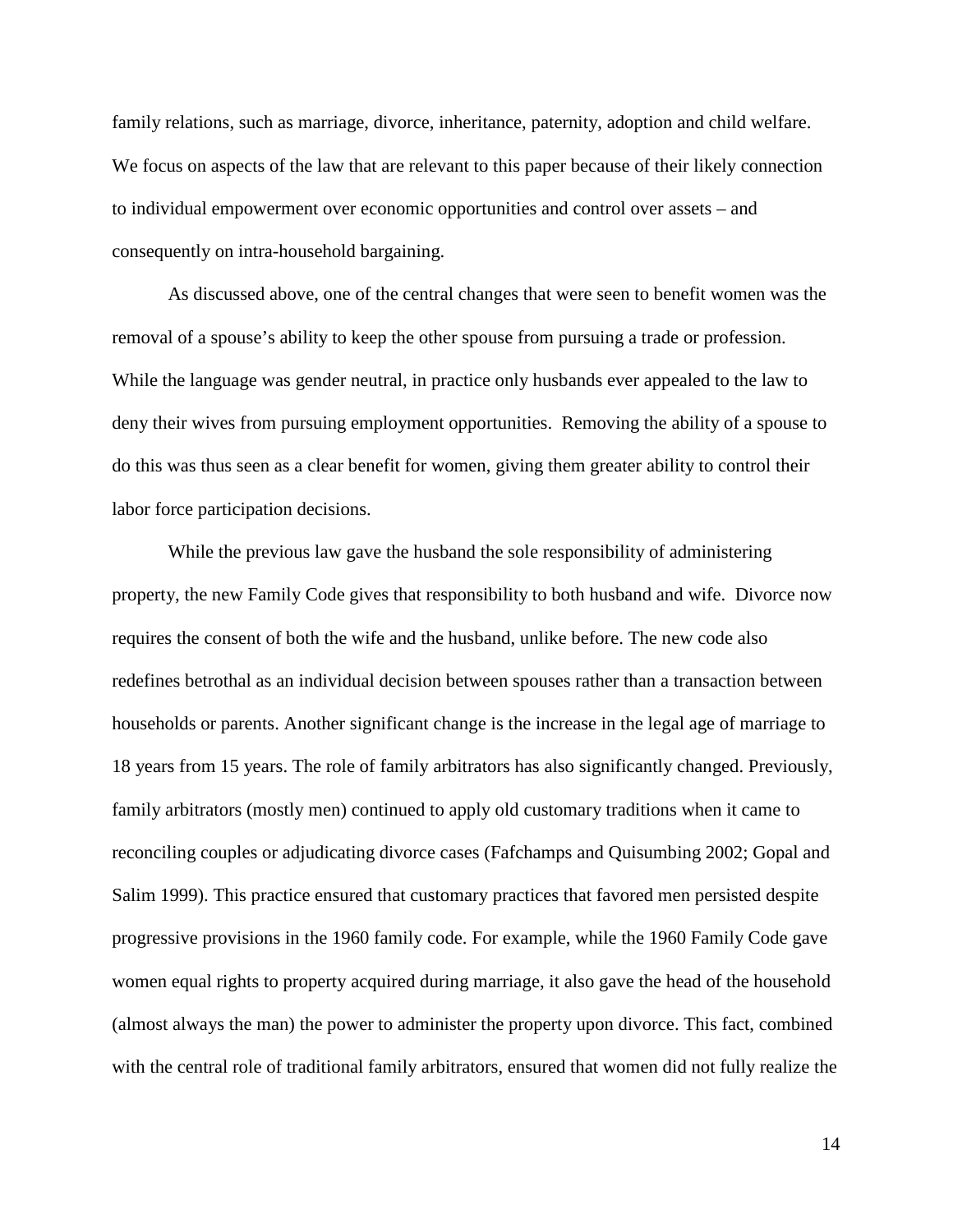rights codified in the 1960 family code. While the new Revised Family Code allows family arbitrators to mediate, only courts are allowed to adjudicate divorce cases, marking a shift towards greater consistency, transparency and scrutiny of decisions made, and a shift towards rules that give women greater rights to property.

An important aspect of this new family code concerns the timing of its implementation across geographic areas, which is central to our identification strategy. The new Family Code was not initially implemented uniformly across all areas of the country. This is due to the fact that the Ethiopian constitution gives considerable autonomy to regions and chartered cities. Thus the new code took effect in some areas but not in others between 2000 and 2005. The regions and chartered cities that allowed the new family code to take effect during this period are Addis Ababa, Amhara, Dire Dawa, Oromiya and Tigray. The later-implementing areas (as of 2004/2005) are Afar, Benishangul Gumuz, Gambella, Harari and SNNP. Currently, all areas have now implemented the new Family Code.

What is important for this study is that the selection of regions and chartered cities into those that implemented the reform earlier and those that implemented it later is not driven by the outcomes of interest. As Table 2 shows, the differences in the means of key variables across early and late reforming areas are not statistically different.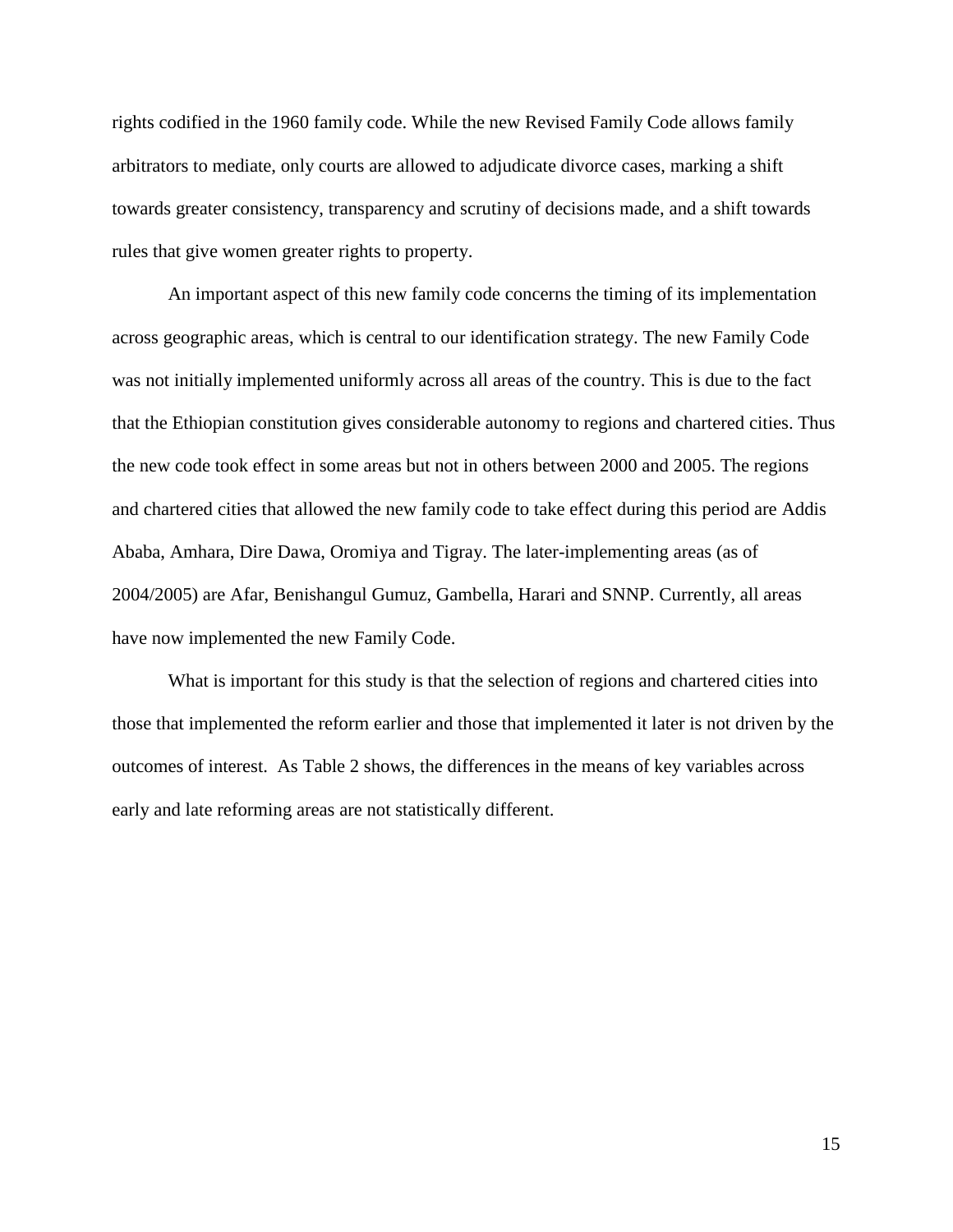|                                       |                        | o<br>$\circ$   | t-test probability           |
|---------------------------------------|------------------------|----------------|------------------------------|
|                                       | <b>Early Reformers</b> | Late Reformers | difference is<br>significant |
| Work outside the home                 | 0.776                  | 0.763          | 0.887                        |
|                                       | (0.056)                | (0.059)        |                              |
| Work all year                         | 0.584                  | 0.651          | 0.469                        |
|                                       | (0.066)                | (.077)         |                              |
| Paid work                             | 0.693                  | 0.649          | 0.76                         |
|                                       | (0.105)                | (0.097)        |                              |
| Occupations with higher human capital | 0.211                  | 0.197          | 0.79                         |
|                                       | (0.070)                | (0.045)        |                              |
| Years of education                    | 1.34                   | 1.27           | 0.898                        |
|                                       | (0.277)                | (0.124)        |                              |
| Age of first marriage                 | 15.84                  | 16.48          | 0.27                         |
|                                       | (0.807)                | (0.395)        |                              |

# **Table 2: Comparisons of means across early and later reforming regions before reforms in 2000**

Standard errors are in parentheses. None of the differences are statistically significant.

## **IV. The Data**

The data set we use comes from the Demographic and Health Survey data collected in Ethiopia in 2000 and 2005. In both years, the data set covers all regions and chartered cities in the country. The 2000 and 2005 surveys covered 15,367 and 14,070 15-49 year old women, respectively. Averaged across both years, about 23% were single (never married), 60% were married, 7% divorced, 3% separated, 5% widowed and 1% cohabiting.

Educational attainment in the sample is low. The average years of schooling of women in the sample in 2000 and 2005 are 1.3 and 3.4, respectively. This variable varies significantly across geographic areas (mainly because of varying level of urbanity) and by marital status (younger age cohorts are more likely to have attended school and for a longer period of time). However, there is no systematic difference across early and late reforming areas.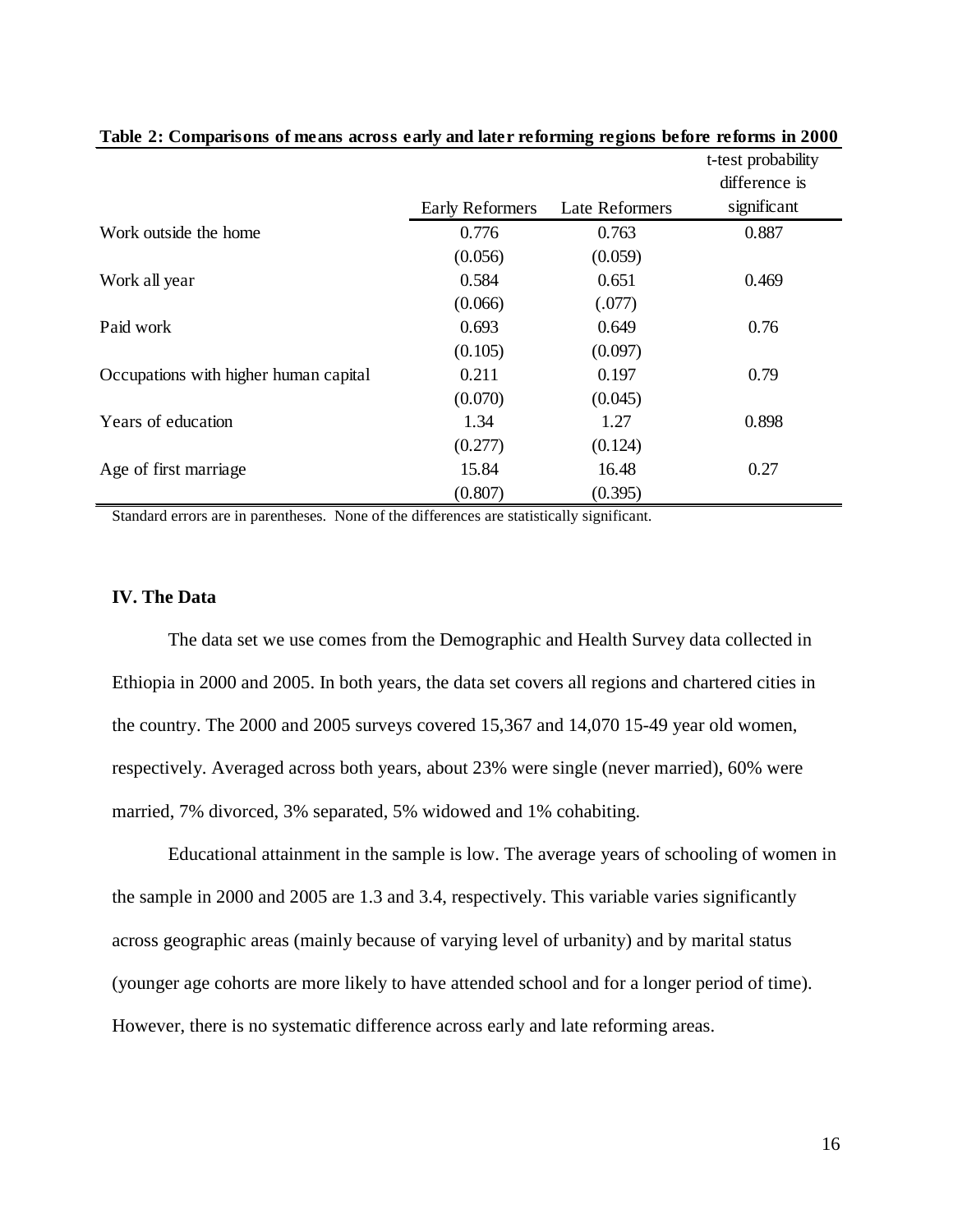A significant number of women in the sample are participants in the labor market (defined as currently working). However, measures of women's labor force participation rates declined somewhat between 2000 and 2005. Most of this decline is registered in rural areas. Labor force participation rates between 2000 and 2005 stayed roughly the same for men. There is little variability in labor force participation across marital status, although the divorced, separated and widows are more active in the labor market than married women. Nor was there much shift across education or age groups, except in the youngest cohort where education did rise. We control for geographic trends in education to be sure differential trends in education do not account for our results.

One change between the surveys was that in 2005 the question regarding women's current employment referred to 'the last seven days,' whereas there was no time limit in 2000. The inclusion of the dummy for 2005 will capture any level effect this would have. It should also be noted that all respondents in 2005 were also asked about their occupations in the last 12 months, not just those who indicated they were currently working. Thus is it possible to infer who worked in the last year. There is little decline in women's labor participation using this 12 month measure. It is also reassuring that in the 2000 data, only 6% of respondents change their response on their employment status based on whether they are 'currently working' versus 'if they have worked in the past 12 months'. Still, we present a number of robustness checks to show that the change in wording is not likely to be driving our results. One potential concern is whether there could be differential effects of the different wording on our variable of interest, namely female participation by occupations across geographic areas. If some occupations are more open to seasonal or part-time work, they could potentially have a greater drop-off in response rates. However, such a shift would be true across geographic areas; it is hard to see

17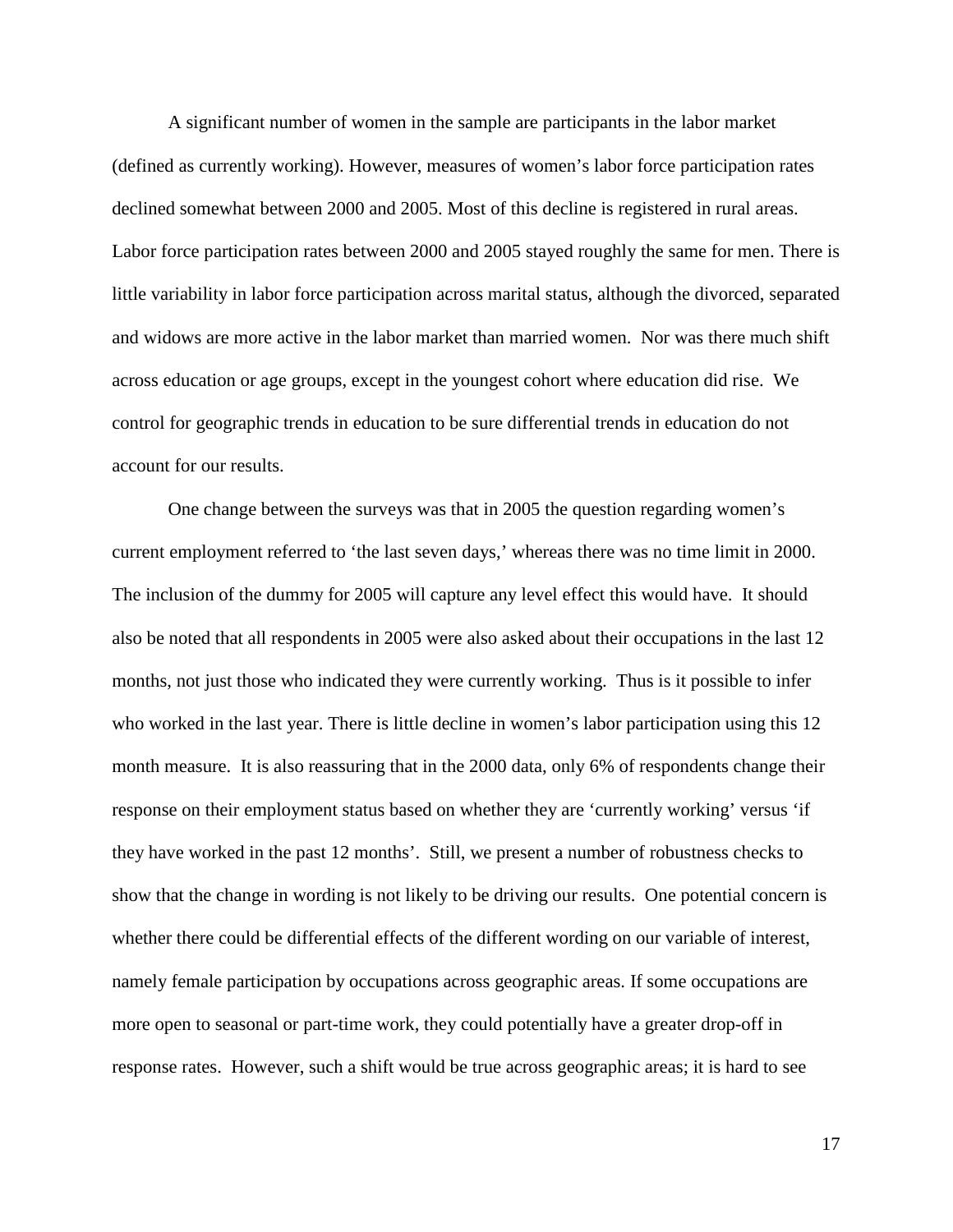why this would differ across areas according to the pattern of reforms. We do include occupation dummies to control for this. Also, as a robustness check, we include the share of the occupation in an area, allowing it to vary over time. If certain occupations were affected relatively more, this should control for this effect. We also allowed for differences in the time trend across the regions and chartered cities; the results are robust to this too. A final potential concern is that the second survey was run a couple of months later in the year than the first survey, with the last weeks potentially overlapping with the beginning of the planting season. As robustness checks we exclude all agricultural workers from the regressions, and we also look only at the urban areas and find our results to be robust.

# *Occupations*

 $\overline{a}$ 

Our data set has 8 occupational categories.<sup>[10](#page-19-0)</sup> Figure 1 shows the distribution of women's shares in each of these occupations. Similar to other labor market studies of Ethiopia, women are most under-represented among the professional/technical/management group followed by skilled laborers. At the other extreme, women are highly over-represented among artisan/crafts.

<span id="page-19-0"></span><sup>10</sup> Professional/technical/management, teaching, clerical, sales, unskilled laborers, skilled laborers, and artisan/craft workers.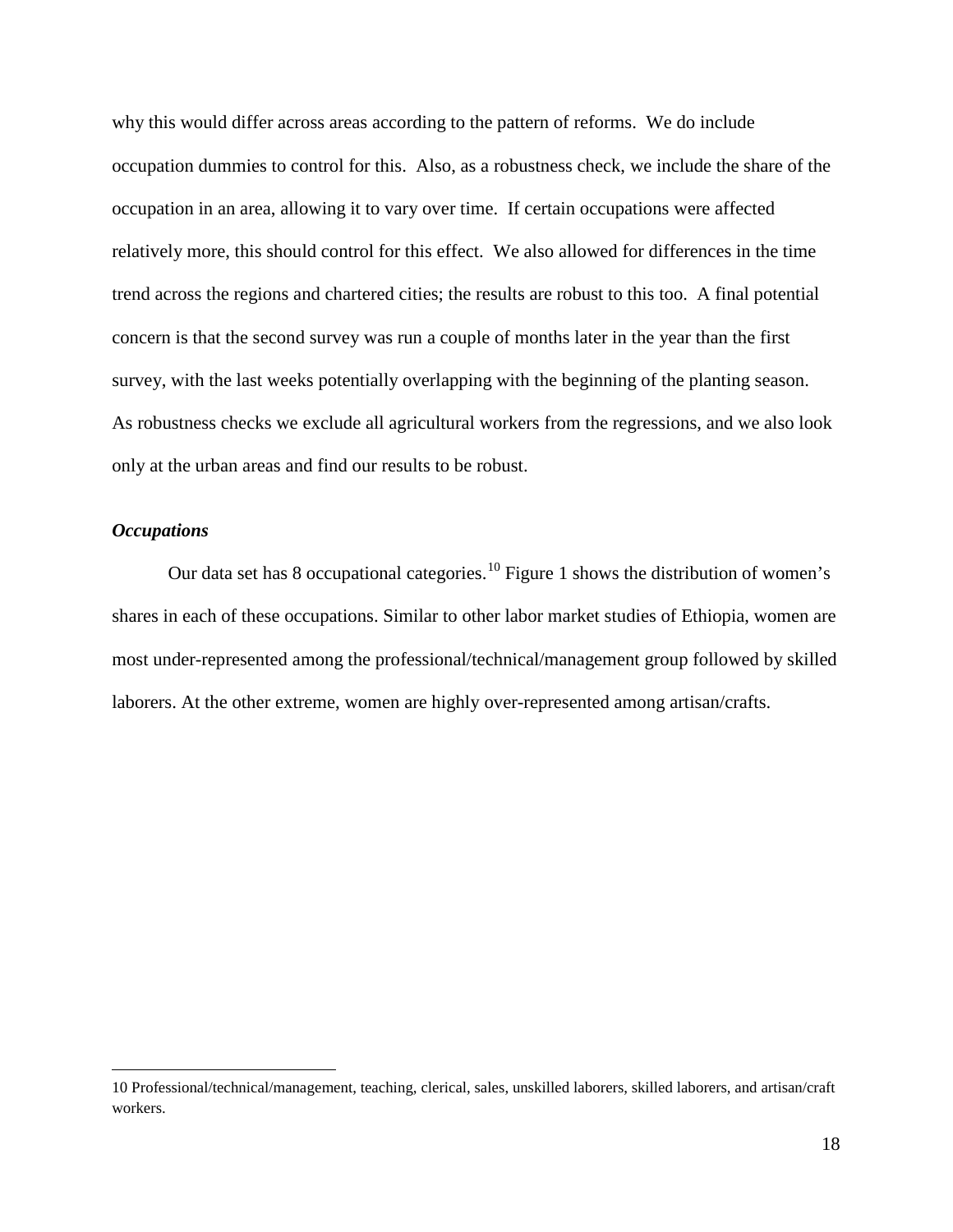

**Figure 1: Distribution of women's occupations, 2000** 

In this analysis, we use four occupational characteristics that capture some key dimensions: non-home based employment, paid work, seasonality of work (whether full-year or not) and average educational attainment in occupation (that captures both the requirements to enter that occupation and differences in likely remuneration of jobs). These characteristics provide important information since they are correlated with returns to being employed in that sector. And given the fact of gender occupational segregation, these occupational characteristics have some correlation with gender.

> 1. *Market rather than home-based activities*: Traditional gender roles cause women to spend relatively more time at home than men. This arrangement tends to have effects both on the rate of participation and the nature of economic activities taken by gender. And consequently, the location of work has implication for returns. For example, home-based economic activities are common and are usually characterized by a high degree of informality (Strassmann 1987). So the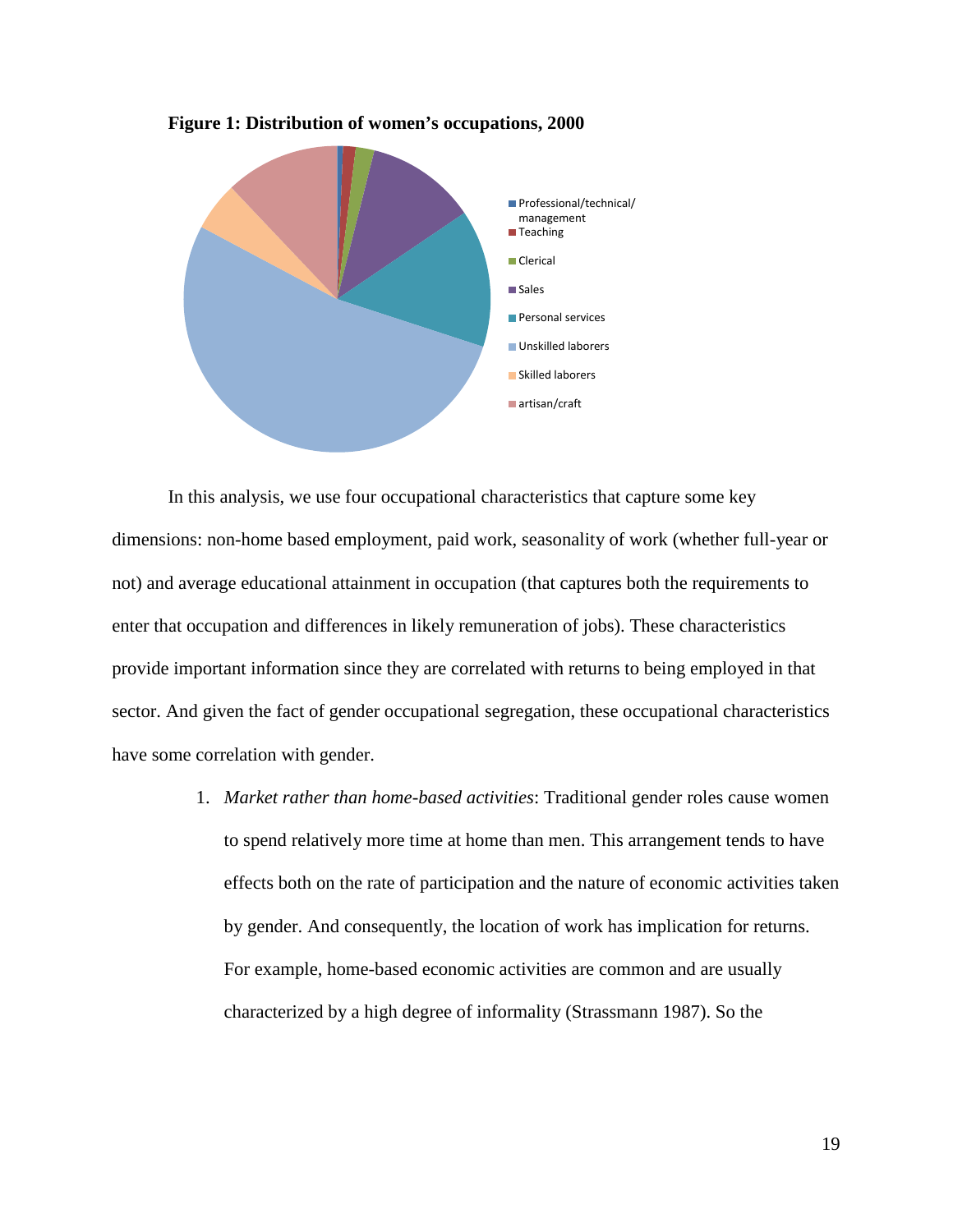proportion of workers who work from home is an important distinguishing characteristic and an important indicator of requirements for labor market skills.<sup>11</sup>

- 2. *Paid work*: A key defining attribute about labor market participation is receiving a wage for one's labor services. However, a large number of women perform nonpaid work not only in Ethiopia but also in other parts of Africa. This phenomenon is partly a consequence of gender division of labor where women tend to specialize in mostly household-related work. But non-paid could also result from working on a non-farm enterprise of other household members. Whatever the ultimate cause, occupations that feature a relatively high share of non-paid workers are likely to be unattractive.
- 3. *Seasonality of work*: [12](#page-21-1) Seasonality of occupations is also an important characteristic of occupations in terms of the ability to indicate relative returns (Rubery, Horrell and Burchell, 1994). While it is true that seasonality may be an inherent characteristic of the nature of the job, such as tourism-related work, more likely than not it is the result of non-market demands on women's time.
- 4. *Human capital intensity* (*education*)*:* this is measured as the average level of education in the occupation. Among human capital variables, education is probably the most important and most analyzed variable (Psacharopoulos 1985). It is an important determinant of returns to jobs across all occupations and industries. Furthermore, the educational requirements for entry into various occupations differ significantly. Consequently, the average level of education of

<span id="page-21-0"></span><sup>&</sup>lt;sup>11</sup> del Mel, McKenzie and Woodruff (2009) found that women entrepreneurs in Sri Lanka are more likely to operate from their homes and have a higher proportion of customers who are within 1 km from location.

<span id="page-21-1"></span> $12$  Whether on average, individuals work all year around in those occupation or part of the year.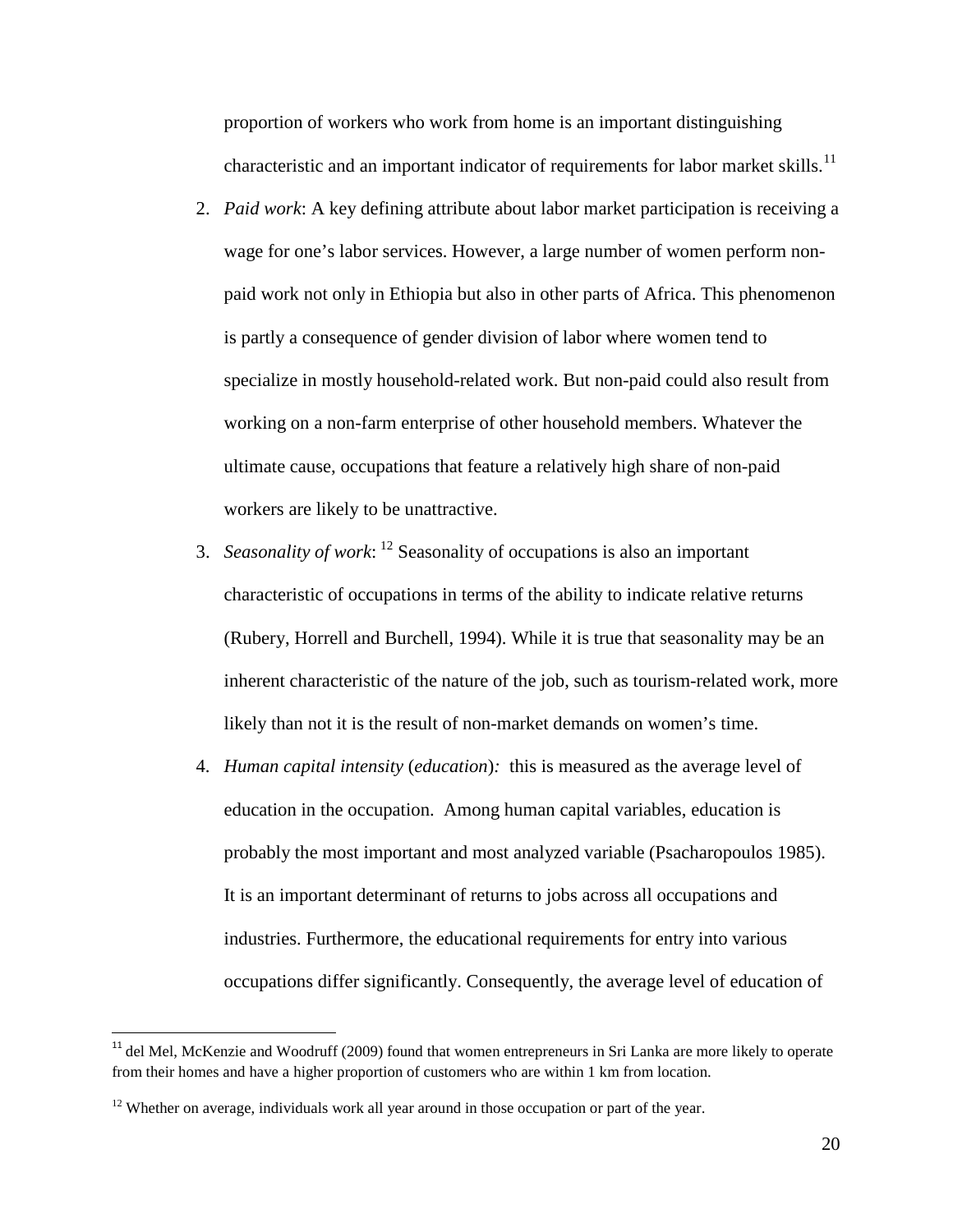an occupation is highly predictive of the returns available to workers in that occupation.

The under-representation of women in certain occupations has been well documented in the literature. This uneven distribution of women is usually attributed to discrimination, either through taste-based discrimination by employers and customers (Becker 1971) or statistical discrimination (Arrow 1972). Becker (1985) also attributes occupational sorting by gender to differences in human capital. Taking gender division of labor as given, this view claims that observed uneven representation of women across occupation is an efficient outcome of lower female investment in human capital. Both of the above sets of theories do not connect female under-representation to within-household power asymmetries, and consequently have little to say about how gender-relevant policy changes could increase women's share in occupations through their effects on household bargaining positions.

As indicated above, it is important for the identification strategy to establish that the results are not based on a selection issue; that regions and chartered cities that reformed earlier did not have systematically different rates of women working outside the home, full time, for pay and in occupations with more educated workers. Table 2 shows mean values of our key variables across early and later reforming areas and gives the results of the t-test of means. None of the differences are significant.

# **V. Estimation and Results**

To estimate the impact of the new family law on labor market outcomes, we use difference-in-difference estimation to take advantage of the implementation of the reform in some but not all of the geographic areas. The data set covers two time periods: 2000 and 2005. At the time of the first survey, none of the regions or chartered cities had implemented the

21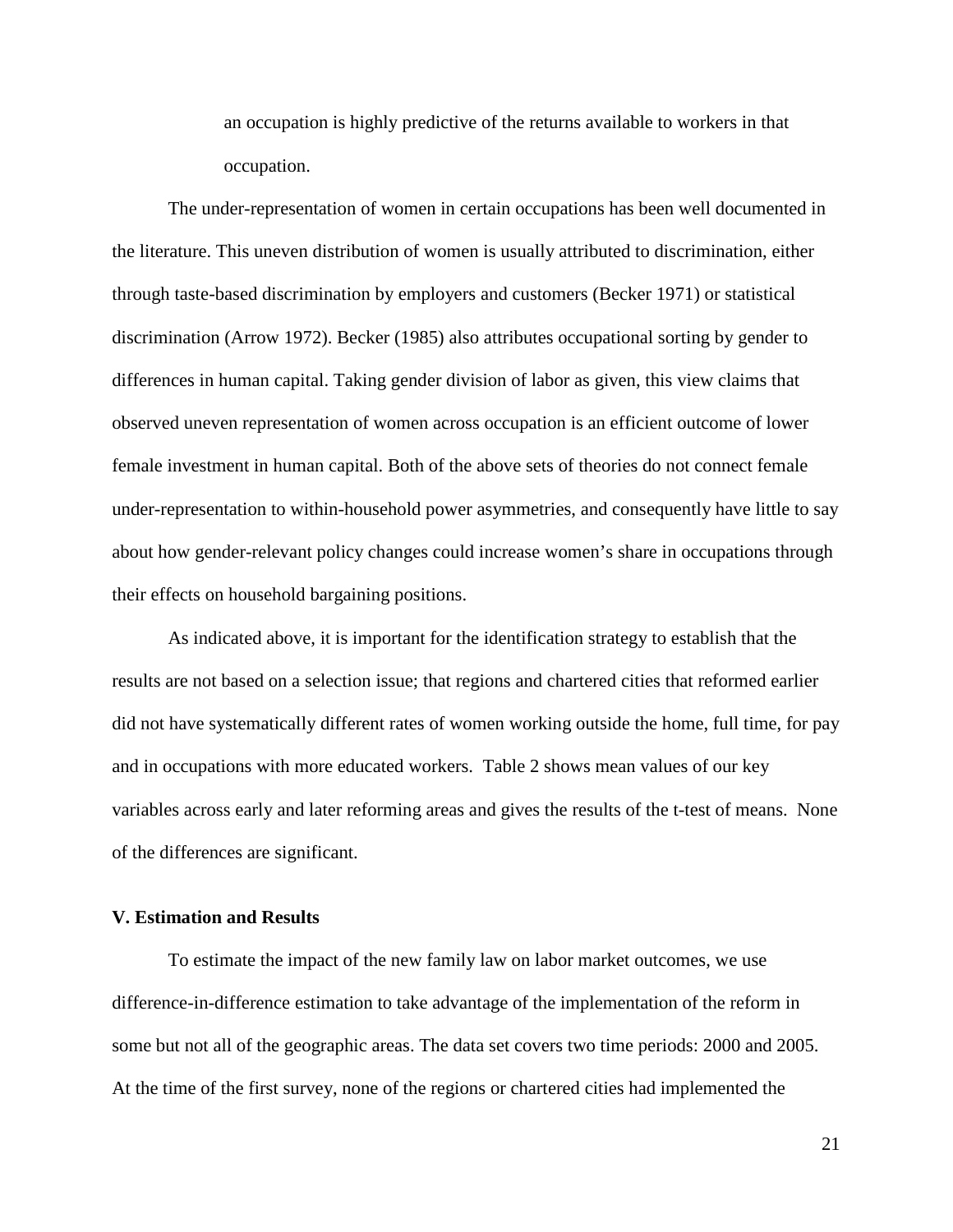reforms, while by 2005 three regions and two chartered cities had done so. The estimated equation is:

$$
W_{ijt} = CONSTANT + \mathbf{\varphi} * GEO AREA * YEAR\nUMMIES_{it} + \mathbf{\theta} * OCCUPATION\nUMMIES_{j}
$$
\n
$$
+ \mathbf{\beta} * (REFORM_{it} * X_j) + \mathbf{\vartheta} * OCC\_SHARE_{ijt} + \varepsilon_{ijt}
$$
\n(1)

where  $W_{\text{fit}}$  is the share of women in geographic area *i* in occupation *j* at time *t*, *GEO AREA\*YEAR DUMMIES<sub>it</sub>* control for time effects, level differences between geographic areas, and geographic area-specific trends over time. *OCCUPATION DUMMIES*j control for level differences across occupations. *REFORM<sub>it</sub>* is the dummy which equals one if the region or chartered city implemented the Revised Family Code in 2005 and *X*<sup>j</sup> is the occupation specific characteristic (share working in non-home based occupations, paid work, year-around employment and the average education level of occupation). *OCC\_SHARE*<sub>ijt</sub> represents the share of occupation j in geographic area i at time t, and *ε*ijt is the error term. The occupation characteristics  $(X_i)$  used values from year  $2000$  – before the Revised Family Code was implemented in any region or chartered city.<sup>[13](#page-23-0)</sup>

The parameter of interest is **β**, which indicates the effect of the Revised Family Code on women's share in occupations along the above four occupational dimensions. In other words, assuming the absence of other policies that have similar effect on women's labor market outcomes, **β** identifies the causal impact of the Revised Family Law reform on *W*.

The main results are presented in Table 3. We found that the reform brought by the new family law had a statistically significant effect in increasing women's share in occupation in two of the four dimensions of occupations: the share of non-home employment and paid work, and it has a close to significant effect for work in occupations with higher reliance on educated

<span id="page-23-0"></span><sup>&</sup>lt;sup>13</sup> In all regression results, we cluster standard errors at the level of the geographic areas.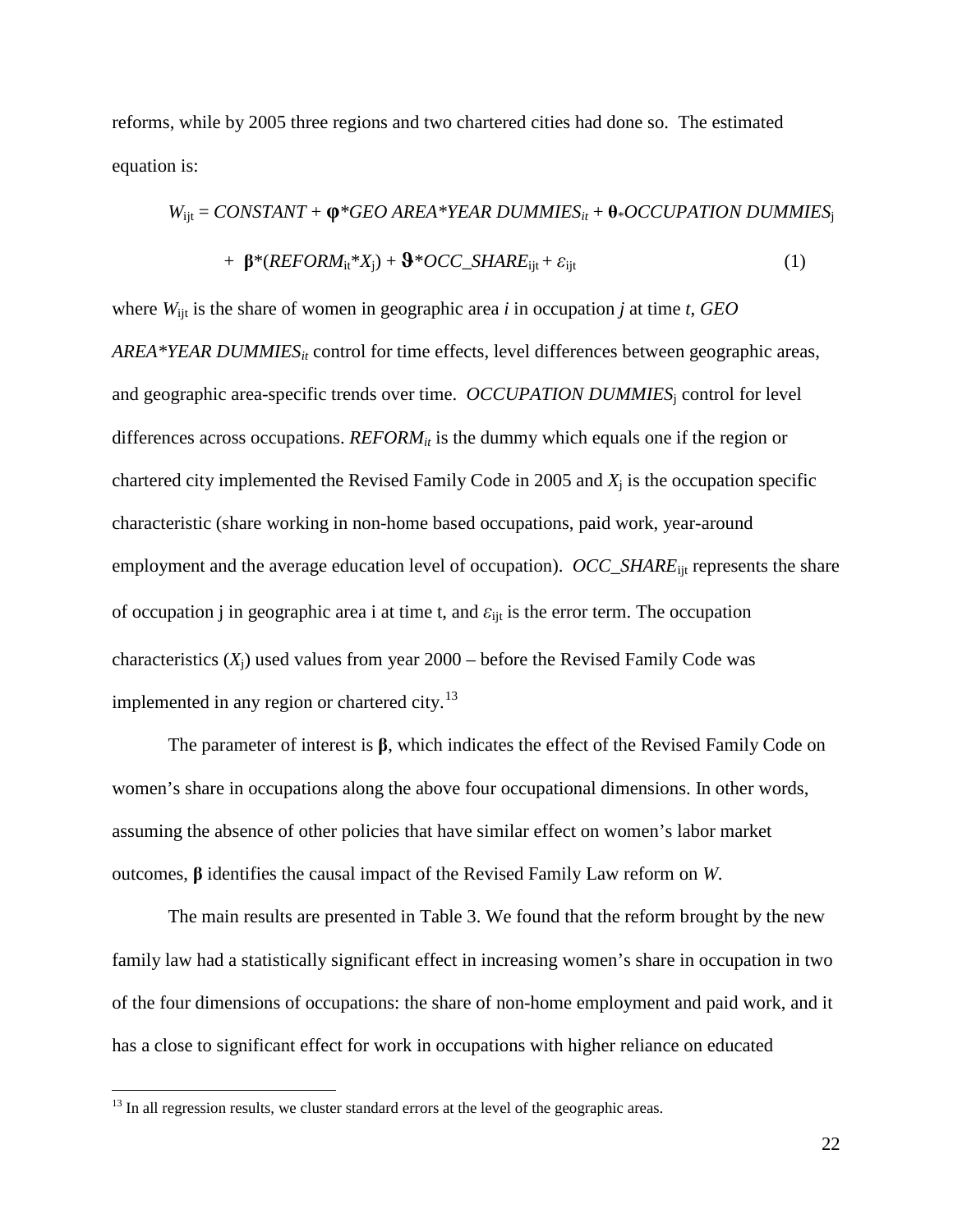workers. The magnitudes of the effects are large; with the relative change in women's participation in non-home based work 24 percent higher in reforming areas than non-reforming areas.

Table 4 then divides the sample into younger and older women – using the sample median age of 27. We would expect the effects to be greater for younger women as younger women are less likely to be married or their marriages are relatively new and so roles are more flexible. The results confirm this. The impact on older women is not significant. But, the effects are significant across all four outcome measures for younger women. The effect is smallest regarding the educational composition of occupations, while ranging between 15 and 24 percent for non-home-based work, paid work and all-year-round work.

|                   |            | $\overline{2}$ | 3          | $\boldsymbol{4}$ |
|-------------------|------------|----------------|------------|------------------|
| Reform* Non-      | $0.237**$  |                |            |                  |
| homework          | (2.01)     |                |            |                  |
| Reform* Paid-     |            | $0.288**$      |            |                  |
| work              |            | (2.14)         |            |                  |
| Reform* All-year- |            |                | 0.278      |                  |
| work              |            |                | (1.28)     |                  |
| Reform*Education  |            |                |            | 0.011            |
|                   |            |                |            | (1.54)           |
| Constant          | $0.702***$ | $0.707***$     | $0.700***$ | $0.680***$       |
|                   | (17.7)     | (18.67)        | (18.24)    | (15.73)          |
| N                 | 172        | 172            | 172        | 172              |
| R sq.             | 0.72       | 0.72           | 0.72       | 0.72             |

|  |  | <b>Table 3: Basic specification</b> |
|--|--|-------------------------------------|
|--|--|-------------------------------------|

The result from estimating equation 1 for all occupations, all geographic areas and all women. The dependent variable is women share in occupation and t-stats are in parentheses. Occupation share in the geographic area, the geographic area-time and occupation dummies were controlled for but omitted from table. Standard errors are clustered at the level of the geographic areas.

\*\*\*significant at 1%, \*\*significant at 5%, \*significant at 10%.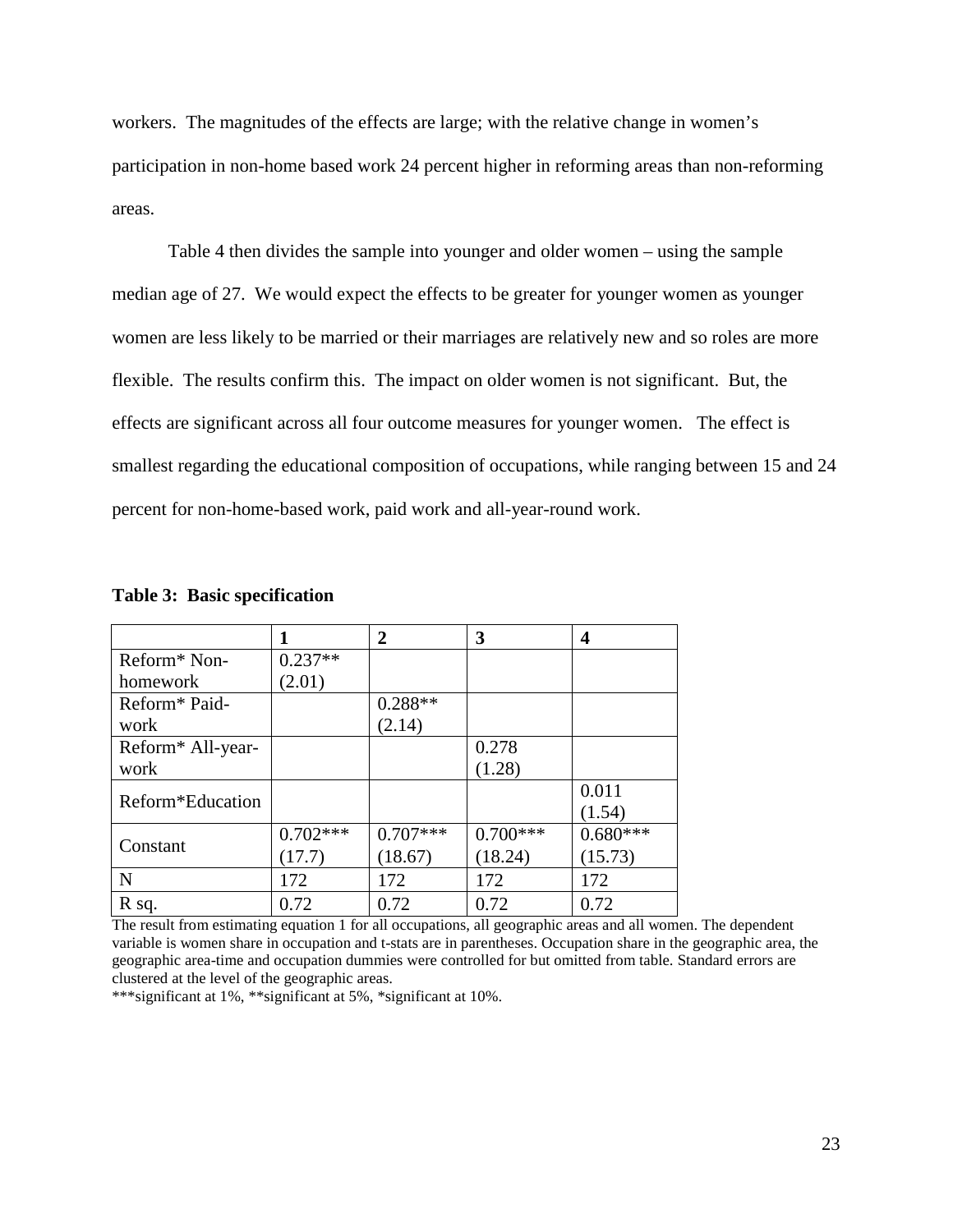# **Table 4: By age**

|                | <b>Below Median Age (27) Women</b> |            |              |            | <b>Above Median Age Women</b> |            |            |            |
|----------------|------------------------------------|------------|--------------|------------|-------------------------------|------------|------------|------------|
|                |                                    | 2          | $\mathbf{2}$ | 4          | 5                             | 6          |            | 8          |
| Reform* Non-   | $0.154**$                          |            |              |            | 0.082                         |            |            |            |
| homework       | (2.02)                             |            |              |            | (1.01)                        |            |            |            |
| Reform* Paid-  |                                    | $0.177*$   |              |            |                               | 0.112      |            |            |
| work           |                                    | (1.84)     |              |            |                               | (1.23)     |            |            |
| Reform* All-   |                                    |            | $0.242*$     |            |                               |            | 0.036      |            |
| year-work      |                                    |            | (1.76)       |            |                               |            | (0.19)     |            |
| Reform*Educati |                                    |            |              | $0.009*$   |                               |            |            | 0.002      |
| on             |                                    |            |              | (1.91)     |                               |            |            | (0.31)     |
| Constant       | $0.231***$                         | $0.234***$ | $0.227***$   | $0.200***$ | $0.471***$                    | $0.473***$ | $0.473***$ | $0.479***$ |
|                | (8.66)                             | (9.2)      | (7.91)       | (5.52)     | (11.61)                       | (11.89)    | (11.86)    | (15.46)    |
| N              | 172                                | 172        | 172          | 172        | 172                           | 172        | 172        | 172        |
| R sq.          | 0.45                               | 0.44       | 0.45         | 0.45       | 0.55                          | 0.55       | 0.55       | 0.55       |

The result from estimating equation 1 for all occupations, all geographic areas. The dependent variable is women share in occupation and t-stats are in parentheses. Occupation share in the geographic area, the geographic area-time and occupation dummies were controlled for but omitted from table. Standard errors are clustered at the level of the geographic areas

\*\*\*significant at 1%, \*\*significant at 5%, \*significant at 10%.

|                   | <b>Married Women</b> |            |            |                  | <b>Single Women</b> |            |           |           |
|-------------------|----------------------|------------|------------|------------------|---------------------|------------|-----------|-----------|
|                   |                      |            | 3          | $\boldsymbol{4}$ | 5                   | 6          | 7         | 8         |
| Reform* Non-      | 0.040                |            |            |                  | $0.145**$           |            |           |           |
| homework          | (0.56)               |            |            |                  | (2.11)              |            |           |           |
| Reform* Paid-     |                      | $0.166**$  |            |                  |                     | $0.126*$   |           |           |
| work              |                      | (2.04)     |            |                  |                     | (1.77)     |           |           |
| Reform* All-year- |                      |            | $-0.068$   |                  |                     |            | $0.252*$  |           |
| work              |                      |            | $(-0.47)$  |                  |                     |            | (1.95)    |           |
| Reform*Education  |                      |            |            | $-0.001$         |                     |            |           | $0.009**$ |
|                   |                      |            |            | $(-0.16)$        |                     |            |           | (2.18)    |
| Constant          | $0.409***$           | $0.407***$ | $0.414***$ | $0.467***$       | $0.081***$          | $0.085***$ | $0.076**$ | $-0.021$  |
|                   | (12.49)              | (12.76)    | (11.88)    | (8.95)           | (3.2)               | (3.56)     | (2.77)    | $(-0.74)$ |
| N                 | 172                  | 172        | 172        | 172              | 172                 | 172        | 172       | 172       |
| R sq.             | 0.48                 | 0.48       | 0.48       | 0.48             | 0.45                | 0.44       | 0.45      | 0.45      |

# **Table 5: By marital status**

The result from estimating equation 1 for all occupations, all geographic areas. T-stats are in parentheses. The dependent variable is women share in occupation. Occupation share in the geographic area, the geographic area-time and occupation dummies were controlled for but omitted from table. Standard errors are clustered at the level of the geographic areas.

\*\*\*significant at 1%, \*\*significant at 5%, \*significant at 10%.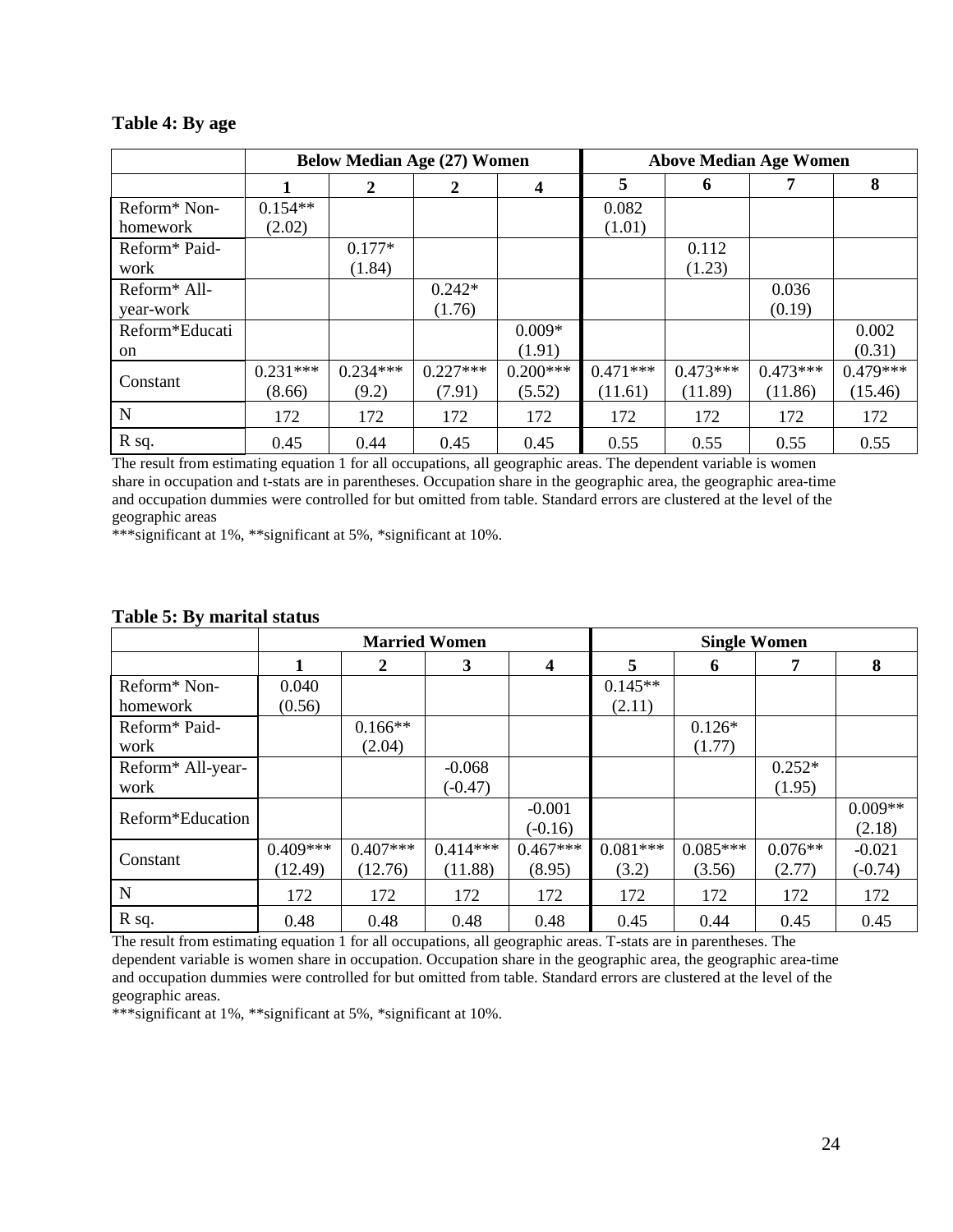Given the above results, we next examine the effect along marital status. In Table 5, we found that the law has a different effect based on marital status. Specifically, Table 5 shows that for single women, the effect of the family law has a positive effect in increasing the share of women in occupations with higher non-home employment, higher year-around employment and higher than average education of occupation. For married women, the family law has a significant effect in increasing women's share only along one dimension: paid work. Regressions that look at both marriage and age confirm that the effects are strongest for young single women; with the positive effects on paid-work evident for both younger and older married women $14$ 

These results are initially puzzling given that women most likely to be affected by the new Family Code are women in marriage. But it is also true that the law changes the bargaining power of all women – and in some cases, unmarried women the most. They are not in an existing marriage, with prior agreements and arrangements. And they know that their prospects for economic opportunities have changed. Indeed, that they are delaying marriage and pursuing these economic opportunities demonstrates this; the law would seem to change single women's expectations of their role within marriage.

For young single women, the effect of the new Family Law also seems to affect them through the increase in age of marriage (from 15 to 18). We found that the age at first marriage increased relatively more among areas that implemented the new Family Code earlier than the later-implementing areas. Specifically, for women between the ages of 15 and 19, average age at marriage increased by 0.26 years for the early implementing regions and chartered cities and fell by 0.48 for the later-implementing areas. And for women between 20 and 24 years old, the

<span id="page-26-0"></span> $14$  For the younger women, we also found that the effect of the reform is relatively higher in Christian than Muslim geographic areas.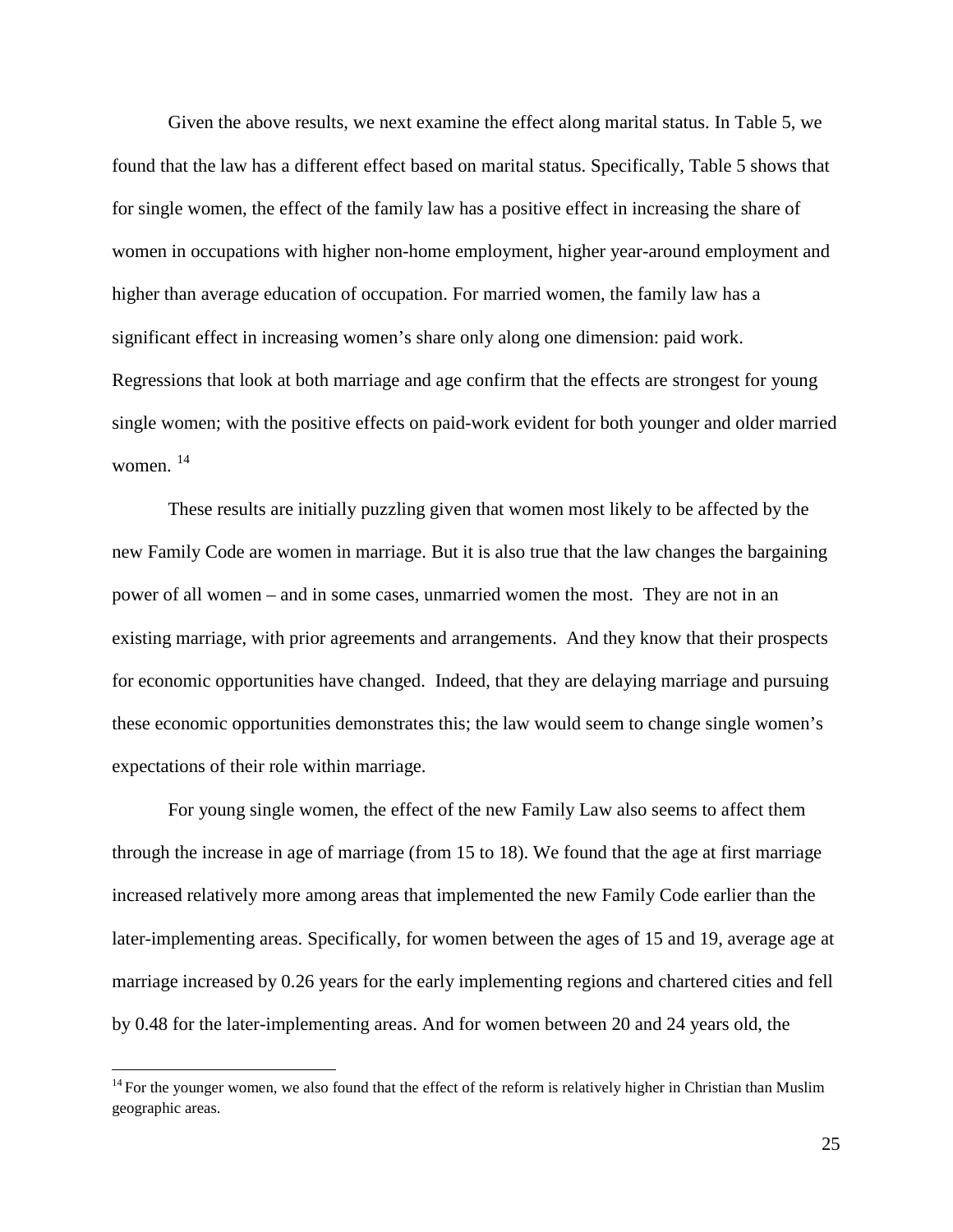average at marriage in increased by 0.13 years for early implementing areas, while also falling in the later-implementing areas. And this difference cannot be attributed to pre-existing trends in age at first marriage. As Figure 2 shows, not only was age at first marriage higher among laterimplementing areas, but the trends were similar by age cohorts as well. So the difference in age at first marriage is most likely responding to the new provision in the new Family Law that increased the legal marriage age from [15](#page-27-0) to 18 years.<sup>15</sup>

The above point is further illustrated in Figure 3, which shows that the average share of single (never married) women increased significantly more among early implementing areas than later-implementing areas between 2000 and 2005. If the average age at marriage has gone up in the early-reforming areas, this is what we should expect in the share of women who are single.



**Figure 2**: **Age at first marriage by cohort in 2000.** 

<span id="page-27-0"></span><sup>&</sup>lt;sup>15</sup> However, the average age at first marriage in 2005 is still significantly below 18 years, meaning that there is a long way to go before the new law fully takes effect.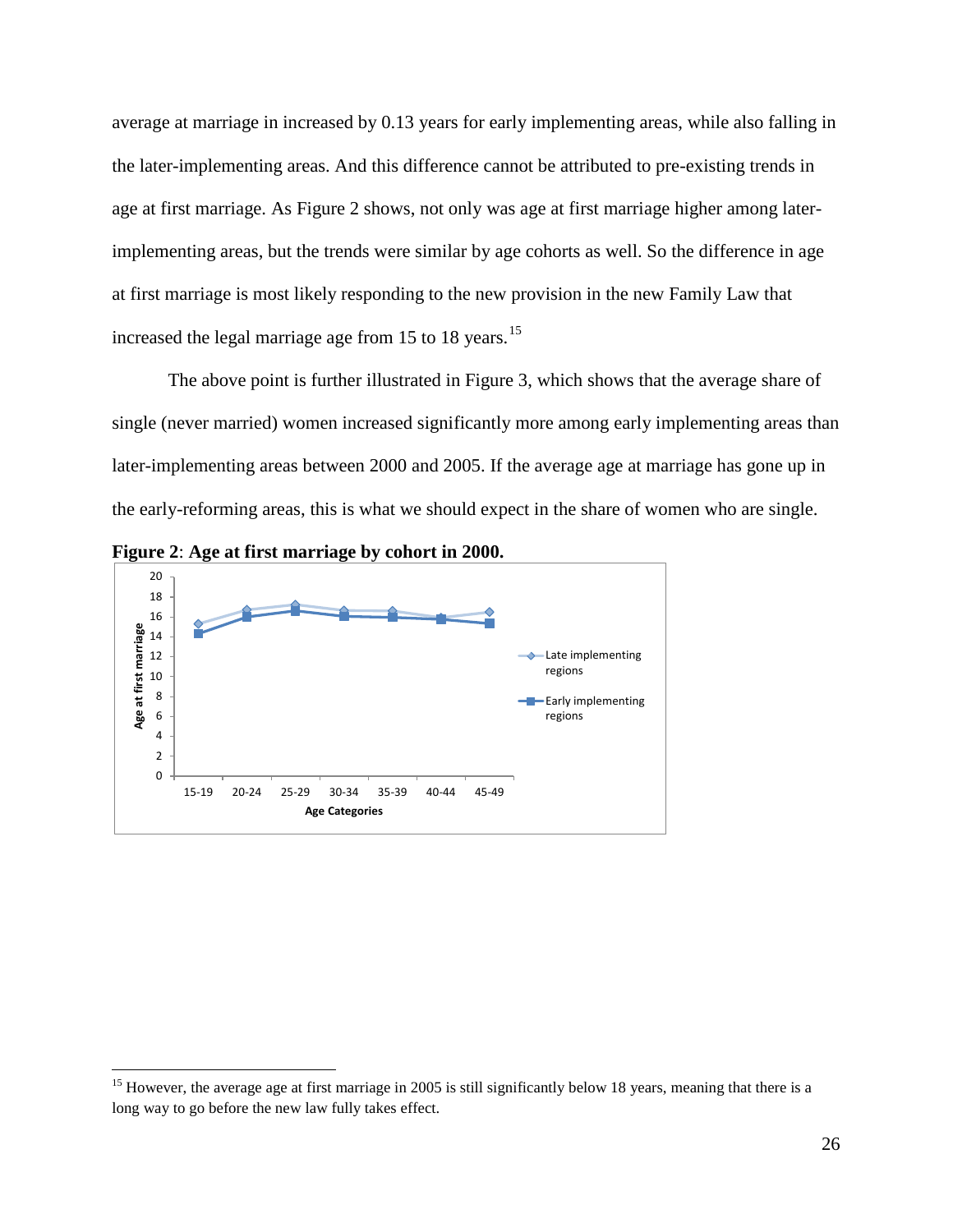

**Figure 3: Change in the share of single (never married women) among younger females.**

It would be difficult to attribute the above effect to the new Family Law if there was a preexisting trend is another variable, such as education, that could potentially cause marriage to be delayed for younger women. There does not seem to be much difference in education trends between the early-implementing-areas and the later-implementing areas. This is visible in Figure 4, which shows the educational attainment of women across age cohorts between the early implementing and later-implementing areas are similar prior to the new Family Law coming into effect.



**Figure 4**: **Education by cohort in 2000.**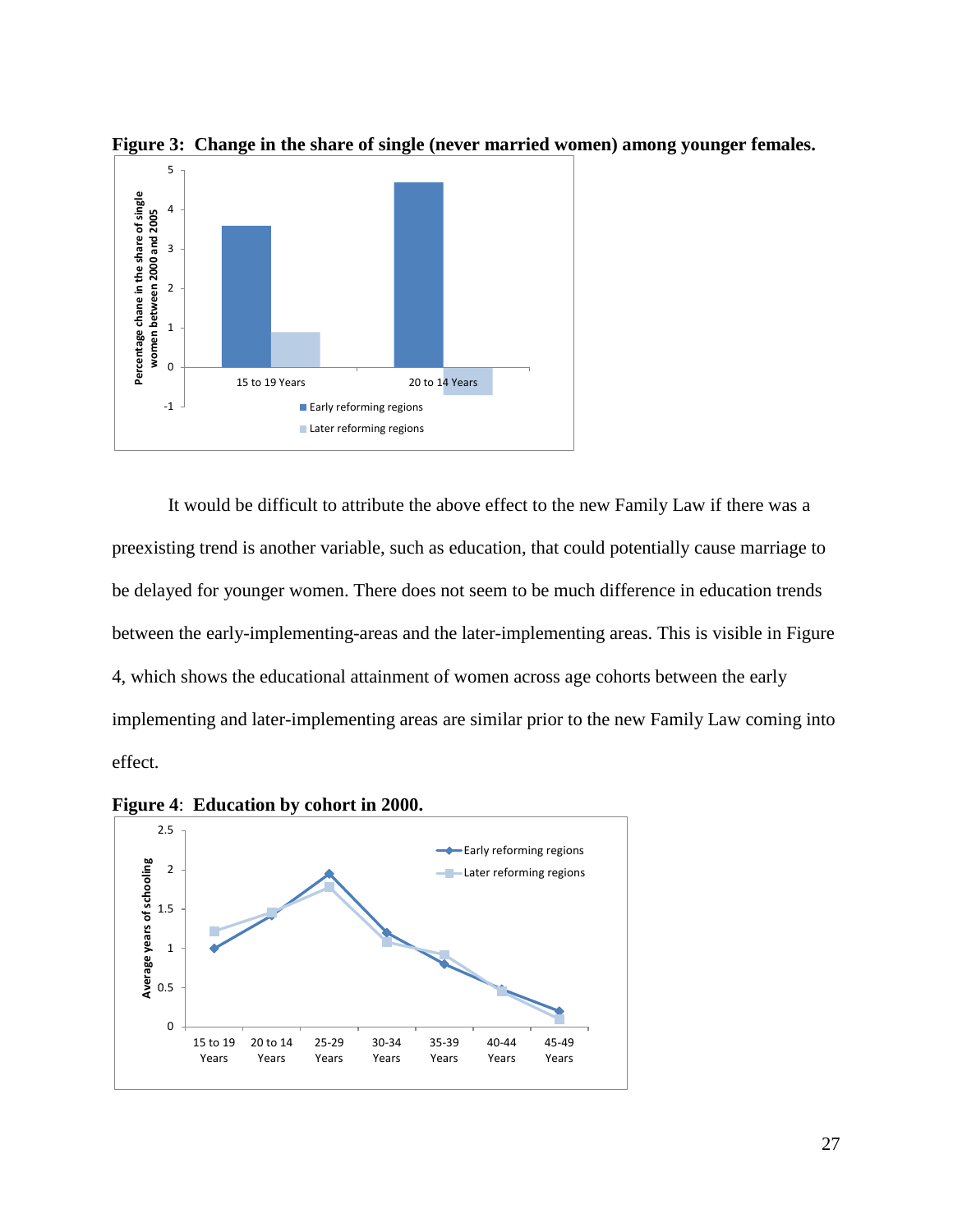# *Robustness*

 $\overline{a}$ 

It is possible that changes in education and other socio-economic variables could affect our results. For example, an expansion of educational opportunities (whether or not targeted specifically at girls) could also cause a delay in the age of marriage by increasing time spent in school. Similarly, differential economic growth across areas could result in marriage delays. While we do not have per capita income at the sub-national level in Ethiopia, we have data on households' asset ownership. Wealth data are actually relatively less likely to undergo high fluctuation over a five-year period. In addition, we explore whether the effects are robust to different geographic areas, including differentiating between urban and rural areas in regions.

To examine whether our results are robust to the above changes, we estimate equation (2), which augments equation (1) by including average female education  $(EDUC_{it})$  for both years, as well as average wealth in the region or chartered cities<sup>16</sup>.

$$
W_{ijt} = CONSTANT + \varphi * GEO AREA * YEAR DUMMIES_{it} + \theta * OCCUPATION DUMMIES_{j}
$$

+ 
$$
\beta^*(REFORM_{it} * X_j)
$$
 +  $\beta^*OCC\_SHARE_{ijt} + \varepsilon_{ijt} + \gamma^*EDUC_{it} + \xi^*WEALTH_{it} + \varepsilon_{ijt}$  (2)

What we find, however, is that the inclusion of the wealth and education variables does not significantly affect the results, nor are they significant in themselves. As such they are not reported, but are included in the other robustness checks performed here.

Table 6 restricts the sample solely to urban women and excluding agricultural occupations. This facilitates extrapolating from other changes that may have happened in rural land rights and tests for how widespread the effects were in the economy. For non-agricultural urban women in particular, the law has a significant interactive effect with three of the four

<span id="page-29-0"></span><sup>&</sup>lt;sup>16</sup> We use principal component analysis to construct a wealth index from households' ownership of assets. The assets used are: radio, TV, bicycle, motorbike, car, telephone and floor materials (earth, vinyl, ceramic, cement and carpet). These are all dummy variables. The first principal component, explaining the largest variance, was used.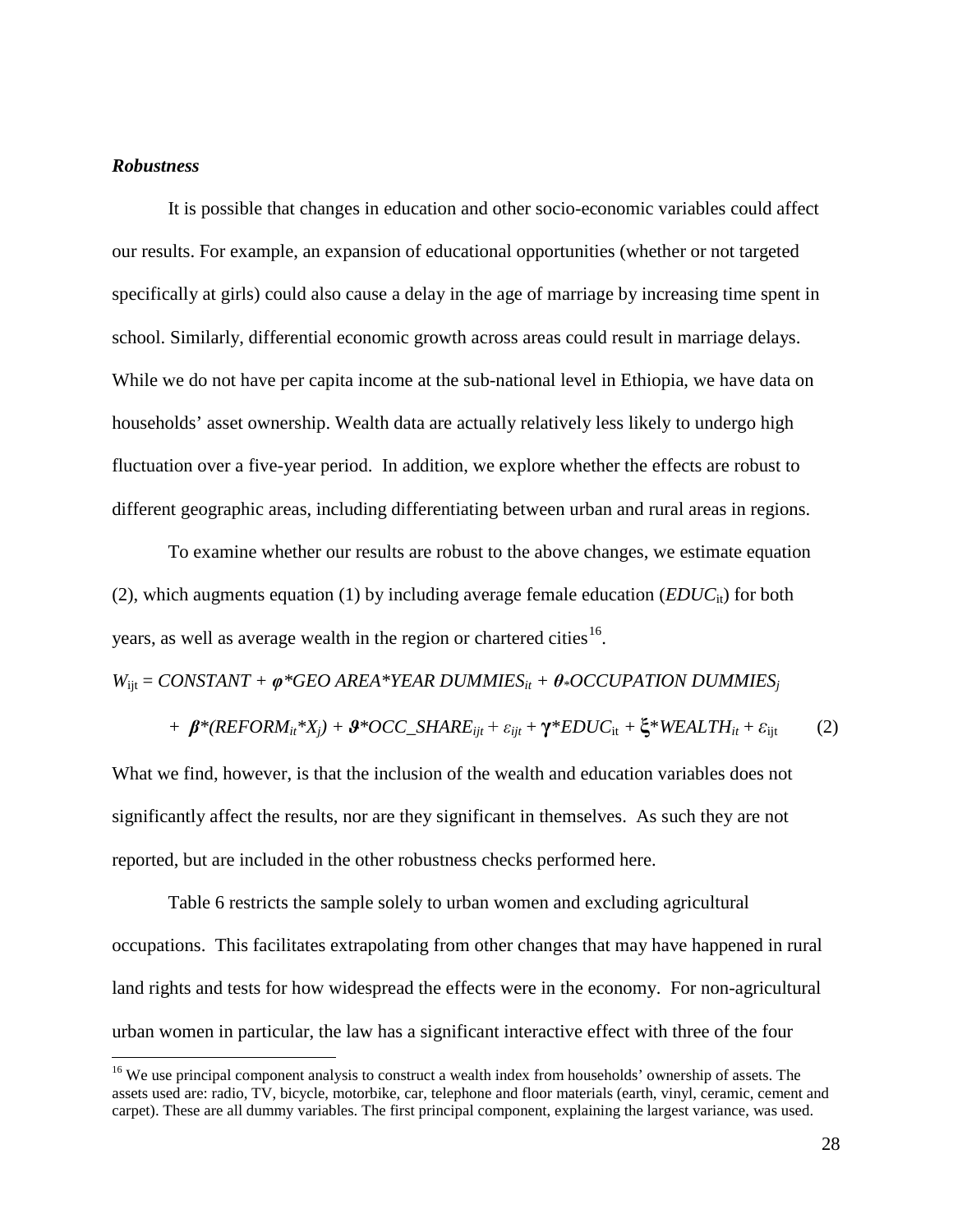occupational dimensions (and the fourth is close to being statistically significant). Furthermore, the effect of the law seems particular robust to increasing women's share along occupation with more non-home-based employment. It is therefore unlikely that our initial results are driven by simultaneous changes in education<sup>[17](#page-30-0)</sup> and/or income between 2000 and 2005.

|                   | Urban women & non-agricultural |            |            |            |  |  |  |  |
|-------------------|--------------------------------|------------|------------|------------|--|--|--|--|
|                   | occupations                    |            |            |            |  |  |  |  |
| Reform* Non-      | $0.307**$                      |            |            |            |  |  |  |  |
| homework          | (2.00)                         |            |            |            |  |  |  |  |
| Reform* Paid-     |                                | 1.184      |            |            |  |  |  |  |
| work              |                                | (1.58)     |            |            |  |  |  |  |
| Reform* All-year- |                                |            | $0.349*$   |            |  |  |  |  |
| work              |                                |            | (1.81)     |            |  |  |  |  |
| Reform*Education  |                                |            |            | $0.014*$   |  |  |  |  |
|                   |                                |            |            | (1.81)     |  |  |  |  |
| Constant          | $0.544***$                     | $0.552***$ | $0.545***$ | $0.954***$ |  |  |  |  |
|                   | (11.41)                        | (11.40)    | (11.59)    | (19.38)    |  |  |  |  |
| N.                | 151                            | 151        | 151        | 151        |  |  |  |  |
| Rsq               | 0.67                           | 0.67       | 0.67       | 0.67       |  |  |  |  |

**Table 6: Restricting sample to urban areas and non-agricultural occupations** 

The result from estimating equation 2 for urban women and non-agricultural occupations. The dependent variable is women share in occupation in that location and time period and t-stats are in parentheses. Occupation share in the geographic area, the geographic area-time and occupation dummies were controlled for but omitted from table. Standard errors are clustered at the level of the geographic areas. The coefficients for wealth and geographic areaeducation are also not reported in the table as they were not significant. \*\*\*significant at 1%, \*\*significant at 5%, \*significant at 10%.

 $\overline{a}$ 

Our results are consistent with the proposition that the changes in the Revised Family Code increased the bargaining power of women. These changes are unambiguous ameliorations of existing gender inequalities in Ethiopian marriages. Consequently, they are likely to have a positive effect on women's empowerment. Just as favorable changes in US divorce laws led to positive labor market outcomes, our results indicate that these progressive changes in Ethiopia's Family Code increased women's representation in occupations with higher returns.

<span id="page-30-0"></span><sup>&</sup>lt;sup>17</sup> Our results do not change if we also use either overall average education in an area or the gap between male and female education.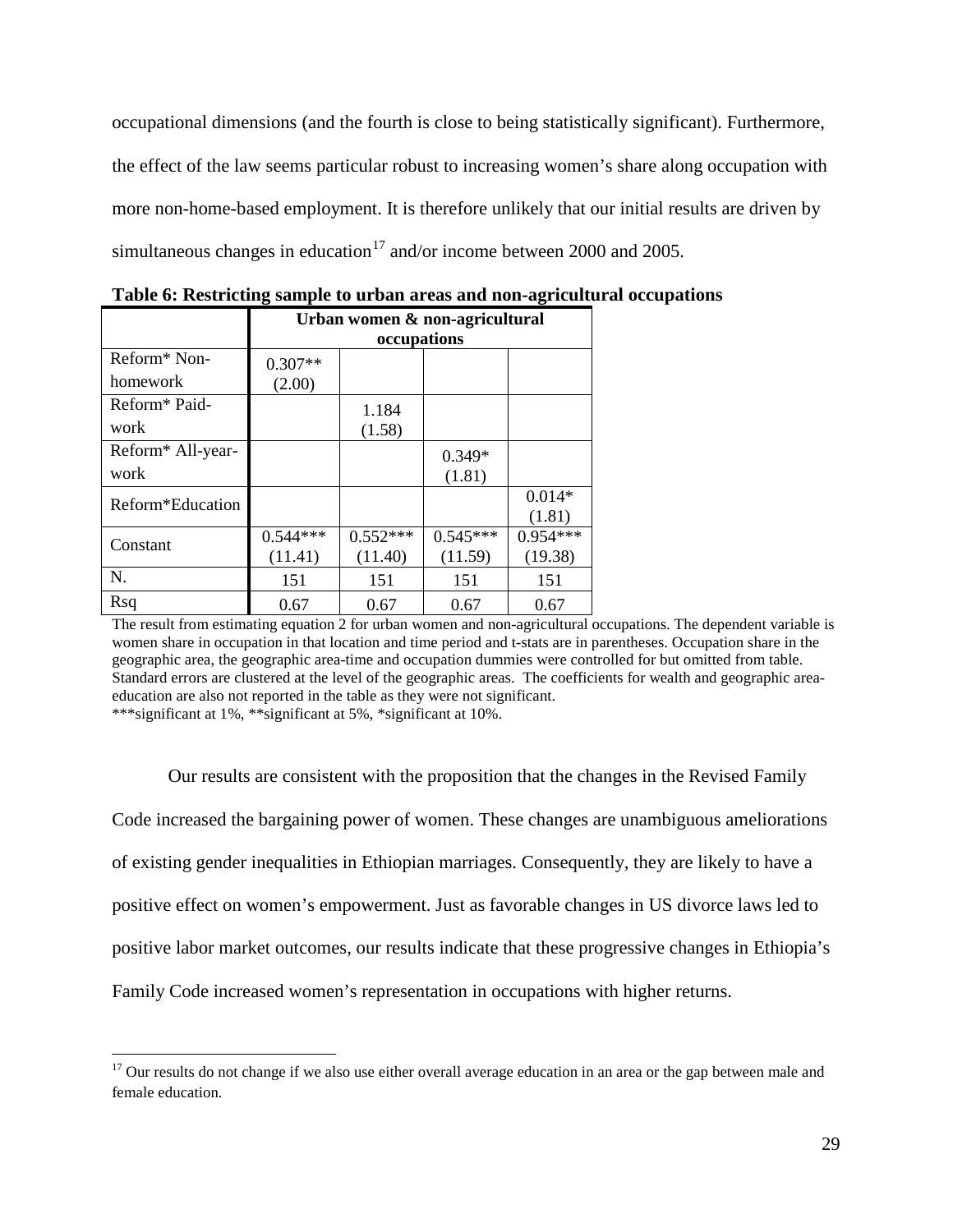# *Rural-Urban Migration and Land Certification Reforms*

 The identification of the effect of the new Family Law in the preceding estimations depends on the critical assumption that there had not been any other reforms between 2000 and 2005 in the areas that implemented the revised family law. This assumption is complicated by the fact that there had actually been some land certification reforms in several areas of Ethiopia between 2000 and 2005 (Deininger, Ali, Holden and Zevenbergen 2008; Holden and Tefera 2008; Kumar and Quisumbing 2010). Furthermore, these land reforms are likely to have some labor market implications.

 However, we can show that the land certification reforms are not driving our results for at least two reasons. First, the land certification reform was confined to rural areas and we saw in our preceding results that the identified effect is present even within the urban sample. So even if land certification reform has had labor market implications that could confound our results, the effects are unlikely to be present in urban areas. This argument depends on the assumption that the family law did not induce high rural-urban migration within geographic areas.<sup>[18](#page-31-0)</sup> While it is true that urbanization rates are increasing in almost all Ethiopian areas, it is unlikely that this movement is driving our results. As Table 7 shows, the average increase in urbanization is not higher among areas that decided to implement the Revised Family Code. In fact, the average percentage point increase in urbanization rates by areas is higher among the later-implementing regions (2.5) than among the early-implementing areas (1.6).

<span id="page-31-0"></span><sup>&</sup>lt;sup>18</sup> Migration between regions and chartered cities in Ethiopia is well regulated. This regulation is also reinforced by the fact the geographic boundaries are ethnic in nature, which limits inter-regional migration.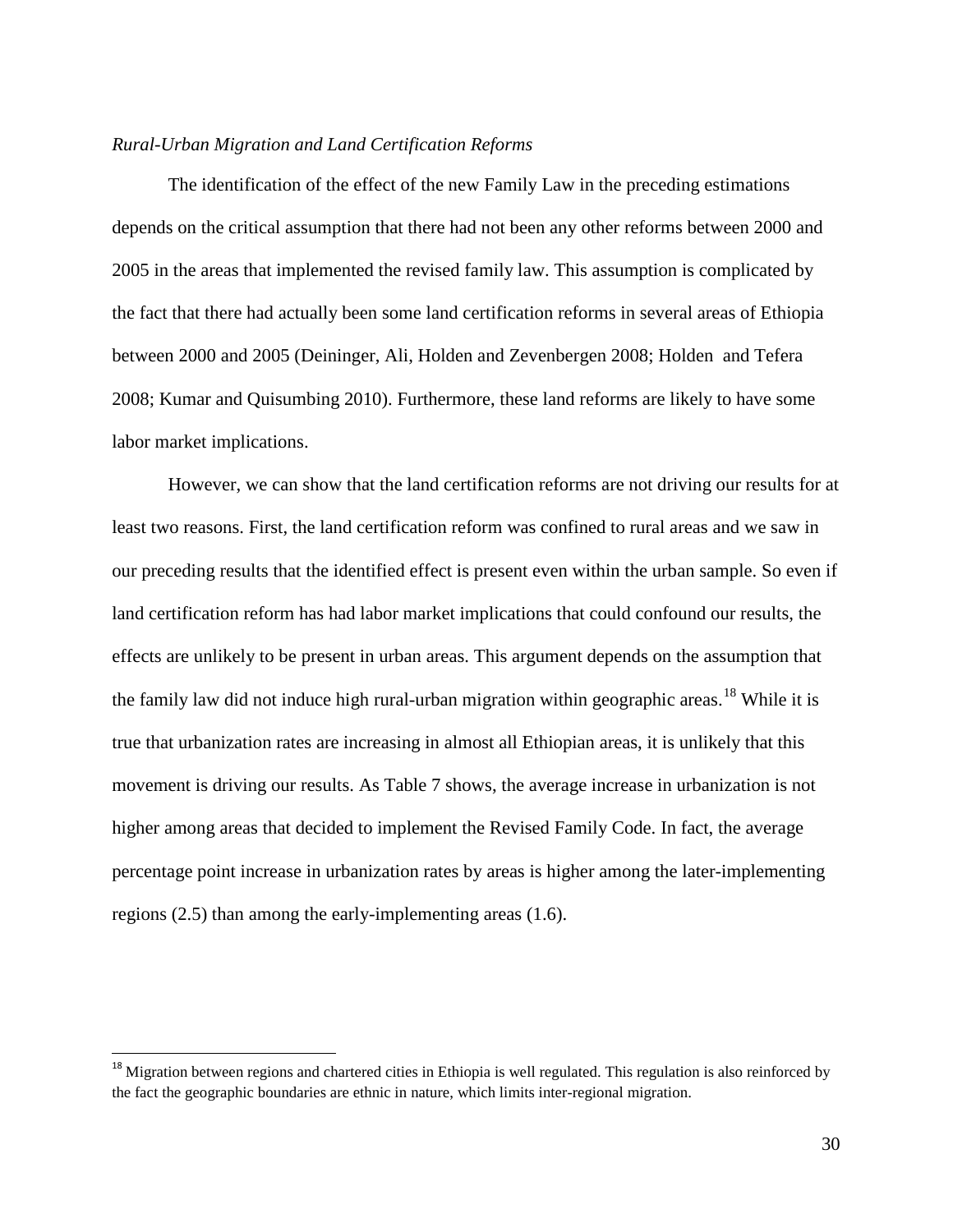|                                            | % Urban | % Urban |
|--------------------------------------------|---------|---------|
|                                            | 1994    | 2007    |
| <b>Early Implementing Geographic Areas</b> |         |         |
| Addis Ababa                                | 98.7    | 100     |
| Amhara                                     | 9.1     | 12.6    |
| Dire Dawa                                  | 68.8    | 67.5    |
| Oromiya                                    | 10.5    | 12.2    |
| Tigray                                     | 14.9    | 19.5    |
| <b>Later Implementing Geographic Areas</b> |         |         |
| Afar                                       | 8.1     | 13.4    |
| <b>Benishangul Gumuz</b>                   | 7.8     | 13.5    |
| Gambella                                   | 15.1    | 25.2    |
| Harari                                     | 58.2    | 50.5    |
| Somali                                     | 15.4    | 13.9    |
| <b>SNNP</b>                                | 6.8     | 10      |

**Table 7: Changes in urbanization rates in Ethiopian Regions and Chartered Cities**

Source: Population and Housing Census (1994 & 2007): Ethiopian Central Statistical Agency

Another important fact about the land reforms is that only the first stage of the land certification reforms had been implemented by 2005. The first stage of the reforms involved registration, and not the actual issuing of the certificates of ownership. The only exception in this regard is Amhara region, where some progress had been made in handing out certificates by 2005.

In Table 8, we re-estimate equation 1 and exclude Amhara given its relative progress in implementing the land certification reforms. Like most of our preceding results, the family law has a significant effect in increasing women's share in occupations with more non-home-based employment. The reform also has a significant interactive effect with paid work. In the urban areas outside Amhara, the law seems to have a more limited effect. However, this reduced effect is partly driven by loss of statistical power from the smaller degrees of freedom.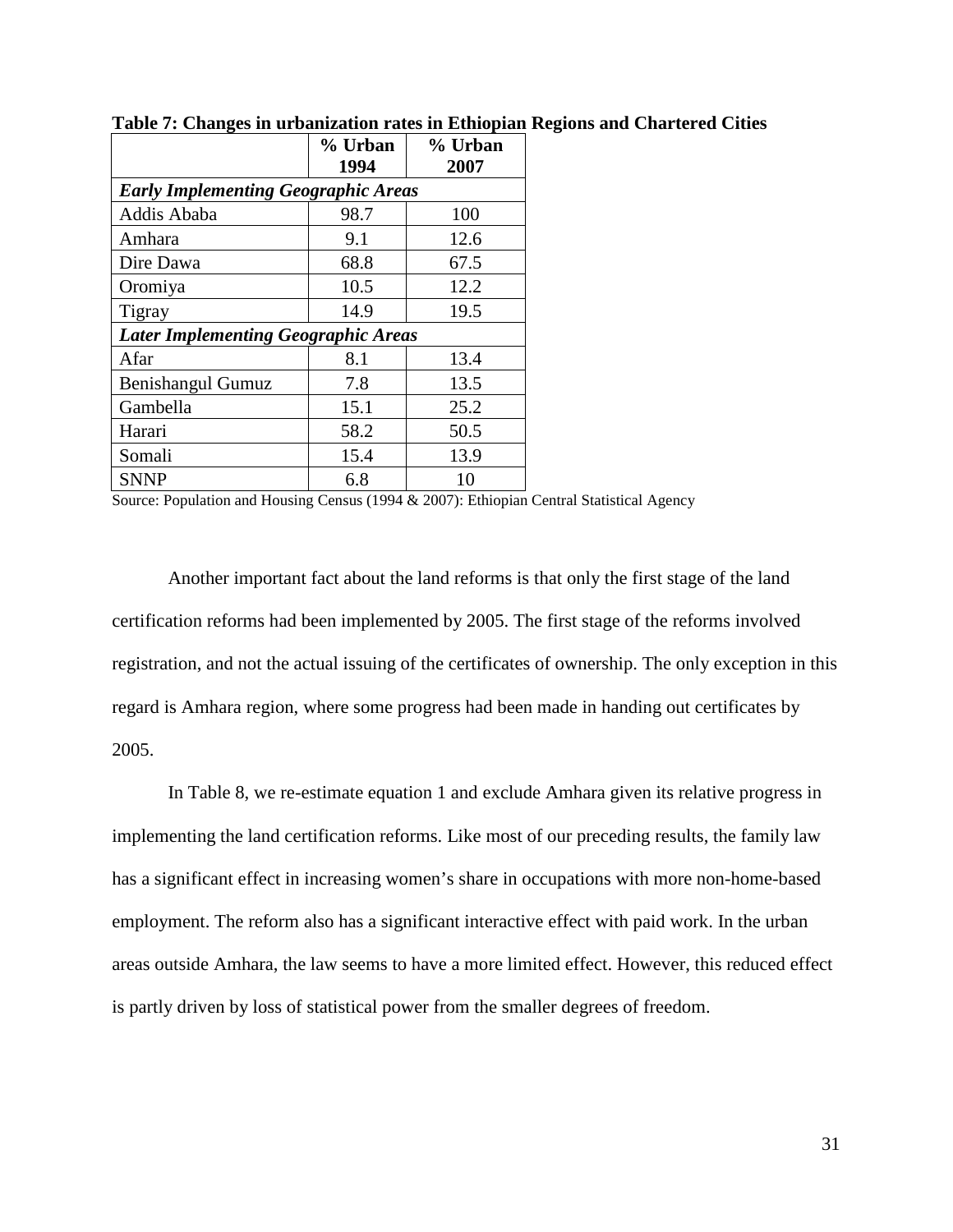|                   | <b>Excludes Amhara Region</b> |            |            |            | Urban Only & Excludes Amhara Region |            |           |          |
|-------------------|-------------------------------|------------|------------|------------|-------------------------------------|------------|-----------|----------|
|                   |                               |            | 3          | 4          | 5                                   | 6          |           | 8        |
| Reform* Non-      | $0.200*$                      |            |            |            | $0.257*$                            |            |           |          |
| homework          | (1.74)                        |            |            |            | (1.91)                              |            |           |          |
| Reform* Paid-     |                               | $0.183*$   |            |            |                                     | $-0.189**$ |           |          |
| work              |                               | (1.82)     |            |            |                                     | $(-1.99)$  |           |          |
| Reform* All-year- |                               |            | 0.184      |            |                                     |            | 0.159     |          |
| work              |                               |            | (0.76)     |            |                                     |            | (0.91)    |          |
| Reform*Education  |                               |            |            | 0.008      |                                     |            |           | 0.004    |
|                   |                               |            |            | (0.96)     |                                     |            |           | (0.76)   |
| Constant          | $0.696***$                    | $0.701***$ | $0.697***$ | $0.677***$ | $0.566***$                          | $0.579**$  | $0.570**$ | $0.256*$ |
|                   | (17.07)                       | (17.77)    | (17.33)    | (14.6)     | (11.49)                             | (11.33)    | (11.73)   | (1.87)   |
| N                 | 157                           | 157        | 157        | 157        | 157                                 | 157        | 157       | 157      |
| R sq.             | 0.71                          | 0.71       | 0.71       | 0.71       | 0.71                                | 0.71       | 0.71      | 0.71     |

**Table 8: Robustness: Excluding Amhara Region**

The result from estimating equation 1 for all occupations and all geographic areas but Amhara. The dependent variable is women share in occupation and t-stats are in parentheses. Occupation share in the geographic area, the geographic area-time and occupation dummies were controlled for but omitted from table. Standard errors are clustered at the level of the geographic areas.

\*\*\*significant at 1%, \*\*significant at 5%, \*significant at 10%.

Another land reform related issue is that the Tigray region started the land registration on a limited scale in 1998 (Haile et al 2005; Deininger et al 2008), much earlier than other areas. So we examined the robustness of our results by excluding this region from our analysis. Table 9 shows that our results are indeed robust to excluding Tigray, as well as restricting the sample to only urban areas and further excluding Tigray. In all areas outside Tigray, the effect of the law remains significant in increasing women's share. In non-Tigray urban areas, the effect of the law is significant with regards to non-home-based employment but not in other dimensions. As in the case with excluding Amhara, part of the reason why statistical significance fell in the second panel of Table 9 could be loss of statistical power.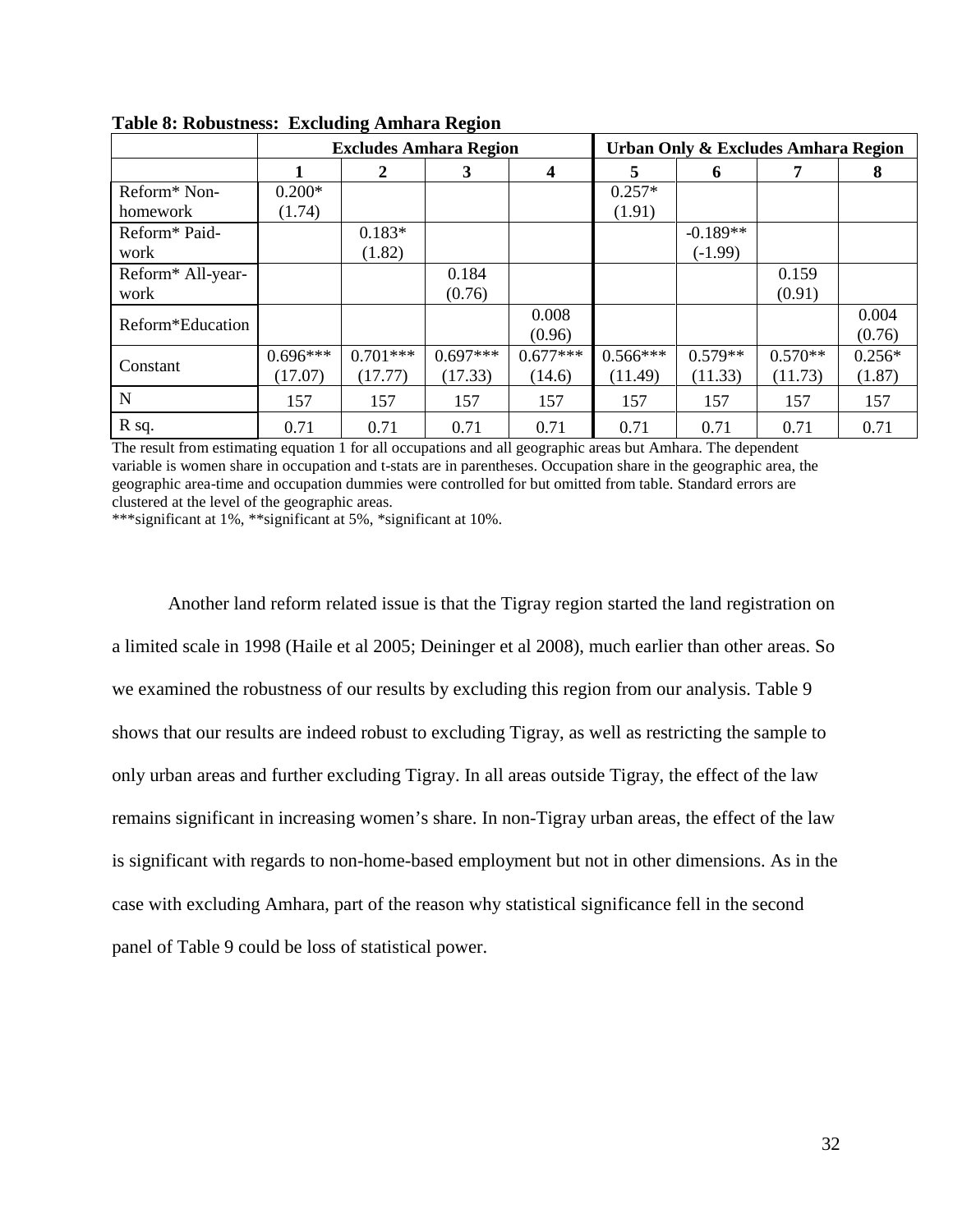|                   | <b>Excluding Tigray</b> |            |            |                         | Urban areas & excluding Tigray |           |          |          |
|-------------------|-------------------------|------------|------------|-------------------------|--------------------------------|-----------|----------|----------|
|                   |                         | 2          | 3          | $\overline{\mathbf{4}}$ | 5                              | 6         | 7        | 8        |
| Reform* Non-      | $0.277**$               |            |            |                         | $0.397**$                      |           |          |          |
| homework          | (2.14)                  |            |            |                         | (2.81)                         |           |          |          |
| Reform* Paid-     |                         | $0.326**$  |            |                         |                                | $-0.046$  |          |          |
| work              |                         | (2.18)     |            |                         |                                | $(-0.38)$ |          |          |
| Reform* All-year- |                         |            | $0.403**$  |                         |                                |           | $0.328*$ |          |
| work              |                         |            | (2.02)     |                         |                                |           | (1.77)   |          |
| Reform*Education  |                         |            |            | $0.015**$               |                                |           |          | $0.011*$ |
|                   |                         |            |            | (2.10)                  |                                |           |          | (1.75)   |
| Constant          | $0.678***$              | $0.684***$ | $0.672***$ | $0.676***$              | 0.407                          | 0.426     | 0.410    | 0.119    |
|                   | (14.13)                 | (14.71)    | (14.8)     | (16.29)                 | (8.05)                         | (7.82)    | (8.28)   | (0.87)   |
| N                 | 156                     | 156        | 156        | 156                     | 156                            | 156       | 156      | 156      |
| R sq.             | 0.72                    | 0.72       | 0.72       | 0.72                    | 0.71                           | 0.69      | 0.7      | 0.7      |

**Table 9: Robustness: Excluding Tigray** 

The result from estimating equation 1 for all occupations and all geographic areas but Tigray. The dependent variable is women share in occupation and t-stats are in parentheses. Occupation share in the geographic area, the geographic area-time and occupation dummies were controlled for but omitted from table. Standard errors are clustered at the level of the geographic areas.

\*\*\*significant at 1%, \*\*significant at 5%, \*significant at 10%.

#### **VI. Conclusion**

 Household heads cannot be regarded as "benevolent dictators" where they always internalize the preferences of other members. Given the difference in preferences, the welfare of all individual members is unlikely to be accorded equal considerations given power asymmetries. While bargaining positions have traditionally been viewed from who controls the most income flowing into the household, the institutional environment can also play a significant role in shaping power and consequently the bargaining position of individuals within households.

In this paper, we analyze the effects of changes in family law on women's labor market outcomes in Ethiopia. The Revised Family Code 2000 came into effect across some Ethiopian regions and chartered cities shortly after 2000. Using difference-in-difference, we exploit the variation in the timing of the implementation of this new family code by using DHS data sets from 2000 (before implementation) and 2005 (after implementation in five geographic areas). Our results show that the implementation of the new Family Code is associated with a significant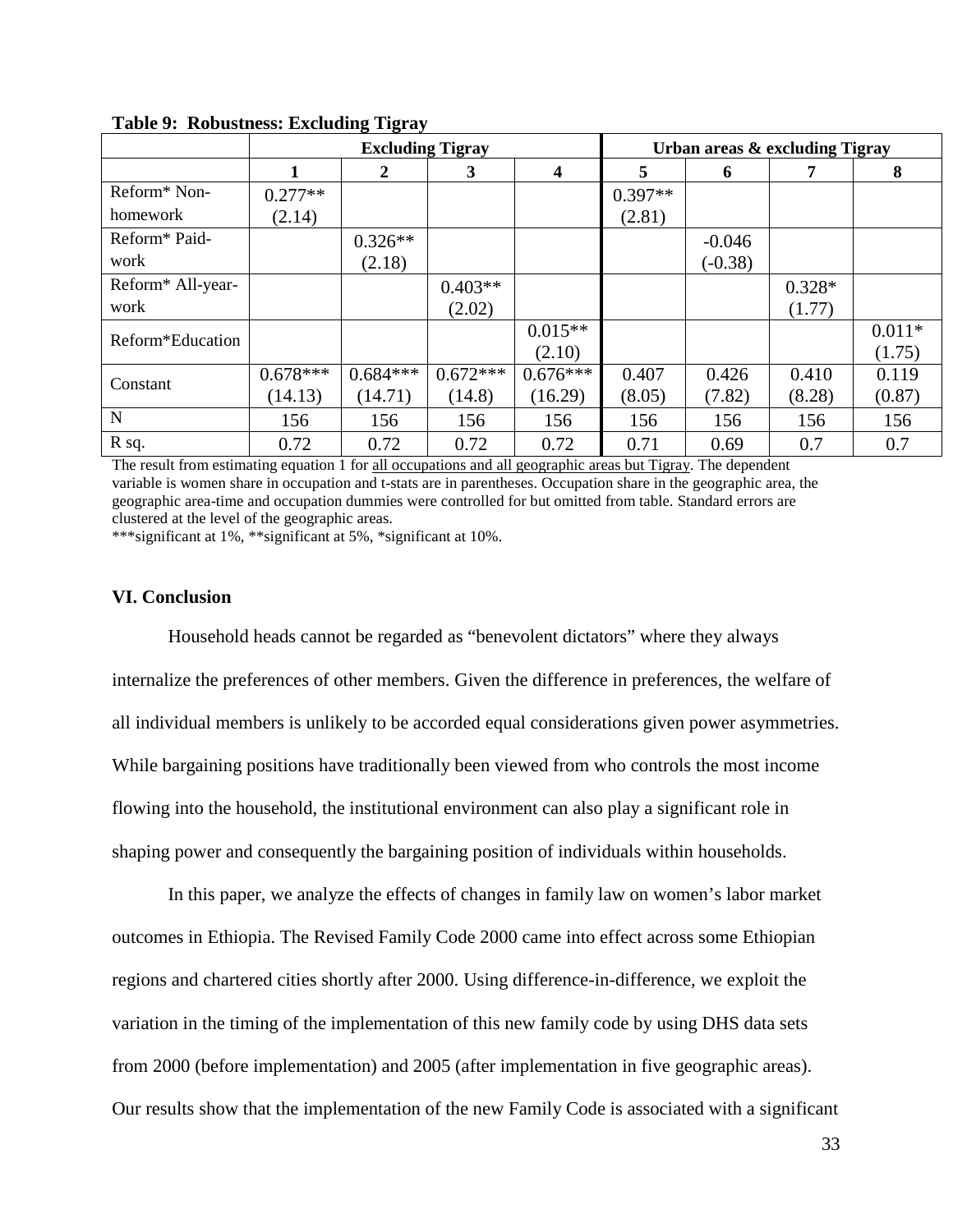increase in the proportion of women in occupations that have a high proportion of non-homebased employment, paid work, year-round employment and higher educational requirements. In other words, the representation of women increased in occupations that are likely to have higher returns.

The effect of the law, however, is heterogeneous across different groups of women. For example, the law's effect seems strongest for young, single women, with the relative increase in women's participation 15-24 percent higher than in non-reforming areas. The strong effect on young women seems to result from an increase in the age of first marriage. This may be a direct result of raising the legal minimum age of marriage for women, or indirectly by raising the economic opportunities for women to work. For virtually all groups, the new Family Law also has a significantly robust effect on increasing women's share in non-home employment.

We provide evidence that our results are not due to pre-existing trends in areas that first implemented the new results, or to differences in the average participation in these types of employment across early and later reforming areas. Furthermore, our results are unlikely to be confounded by the simultaneous implementation of the country's land certification reforms mainly because it was largely restricted to rural areas and our results remain significant among the urban sample. These results reinforce earlier findings that strengthening property rights strengthens the ability to pursue economic opportunities. This should encourage efforts to support women's economic empowerment through addressing gender gaps in economic and property rights.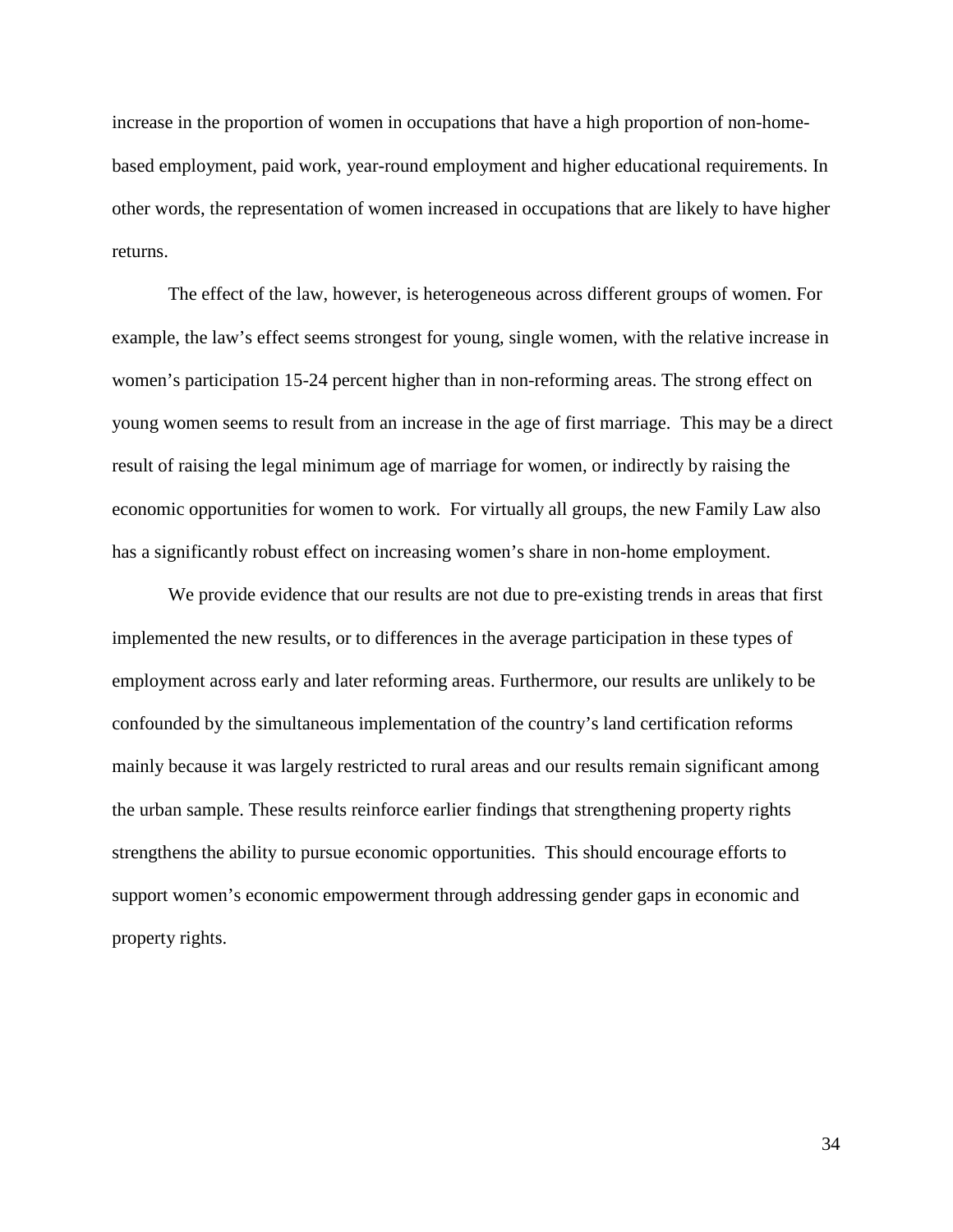# **References**

Aigner, D. and G. Cain. 1977. "Statistical Theories of Discrimination in Labor Markets", *Industrial and Labor Relations Review*, 30(2): 175-187.

Arrow, K.J. 1972. "Models of Job Discrimination" in *Racial Discrimination in Economic Life*, A. H. Pascal (ed), Lexington, MA.

Aterido. R and M. Hallward-Driemeier. 2011. "Whose Business is it Anyway?" *Small Business Economics*. 37(4): 443-64.

Becker, G.S. 1971. "Economics of Discrimination", University of Chicago Press, Chicago.

Becker, G.S. 1981. "Treatise on the Family", Harvard University Press. Cambridge, MA.

Becker, G.S. 1985. "Human Capital, Effort, and the Sexual Division of Labor", *Journal of Labor Economics*, 3(1): S33-S58.

Besley, Timothy, and Maitreesh Ghatak. 2009. Property Rights and Economic Development. CEPR discussion paper 7234.

Blanchard, O. and F. Giavazzi. 2003. "Macroeconomic Effects of Regulation and Deregulation in Goods and Labor Markets", *Quarterly Journal of Economics*, 118(3): 879-907.

Botero, J. C., S.Djankov, R. La Porta, F. Lopez-de-Silanes and A. Shleifer. 2004. "The Regulation of Labor." *The Quarterly Journal of Economics*, *119*(4): 1339-1382.

Browning, M., P.A. Chiappori and V. Lechene. 2009. "Distributional Effects in Household Models: Separate Sphere and Income Pooling", *Economic Journal*, 120(545): 786-799.

Bruhn, M. 2007. "License to Sell: The Effect of Business Registration Reform on Entrepreneurial Activity in Mexico", World Bank.

Central Statistical Agency of Ethiopia. 2004. "Urban Bi-annual Employment Unemployment Survey, Addis Ababa, Ethiopia.

Deininger, K., A. Goyal and H. Nagarajan. 2010. "Inheritance Law Reform and Women's Access to Capital: Evidence from India's Hindu Succession Act", World Bank Policy Research Working Paper.

Deininger, K., D.A. Alie, S. Holden and J. Zevenbergen. 2008. "Rural Land Certification in Ethiopia: Process, Initial Impact and Implications for Other African Countries", *World Development*, 36(10): 1786-1812.

Del Mel, S., D. McKenzie and C. Woodruff. 2009. "Are Women More Credit Constrained? Experimental Evidence on Gender and Microenterprise Returns", *American Economic Journal: Applied Economics*, 1(3): 1-32.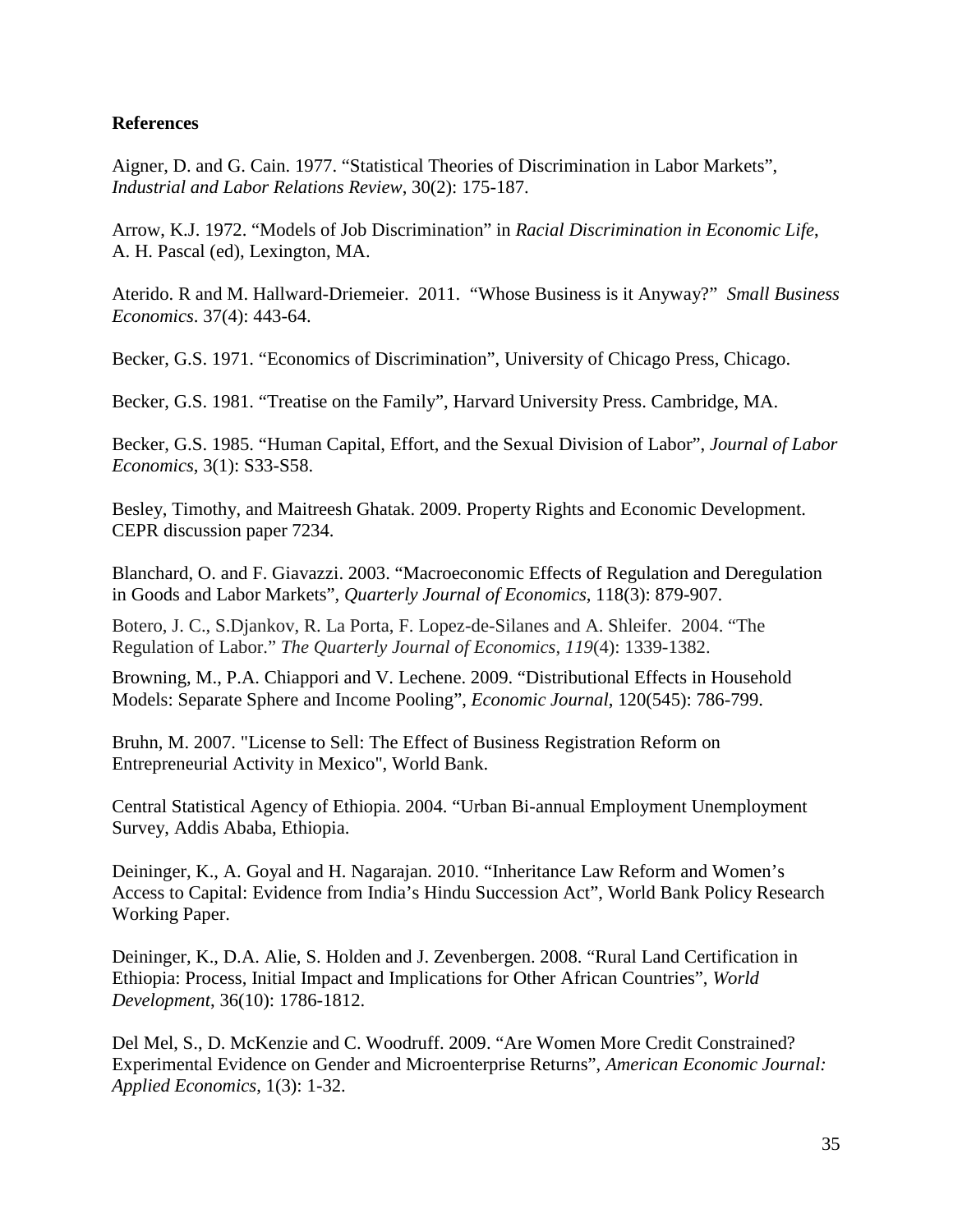Demographic and Health Survey. 2000 & 2005. "Ethiopia", Maryland, USA.

Djankov, S., R. La Porta, F. Lopez-de-Silanes, & A. Shleifer. 2002. "The Regulation of Entry." *The Quarterly Journal of Economics*. 117(1): 1-37.

Duflo, E. 2005. "Gender Equality in Development." BREAD Policy Paper, 11.

Fafchamps, M., A.R. Quisumbing. 2002. "Control and Ownership of Assets Within Rural Ethiopian Households", *Journal of Development Studies*, 38(6): 47-82.

Fafchamps, M., A.R. Quisumbing. 2005. "Assets at Marriage in Rural Ethiopia", *Journal of Development Economics*, 77:1-25.

Federal Civil Service Commission. 2005. "Survey on the Status of Men and Women Employees and Strategies for Gender Equality", Addis Ababa, Ethiopia.

Federal Democratic Republic of Ethiopa. 2000. "The Revised Family Code Proclamation No. 213/2000" Federal Negarit Gazetta of the Federal Democratic Republic of Ethiopa, Issue 1/2000.

Field, Erica. 2007. Entitled to Work: Urban Property Rights and the Labor Supply in Peru. *Quarterly Journal of Economics* 122: 1561-1602.

Field, Erica, and Maximo Torero (2008) "Do Property Titles Increase Credit Access Among the Urban Poor? Evidence from a Nationwide Titling Program." Harvard University Working Paper.

Goldstein, Markus and Christopher Udry. 2008. "The Profits of Power: Land Rights and Agricultural Investment in Ghana", *Journal of Political Economy*, 116(6): 981-1022.

Gopal, G. and M. Salim. 1999. "Gender and Law: East Africa Speaks" Proceedings of the Conference by the World Bank and Economic Commission for Africa".

Gray, 1998. "Household Bargaining, and Married Women's Labor Supply", *American Economic Review*, 88(3): 628-642.

Gruber, J. 2004. "Is Making Divorce Easier Bad for Children? The Long-Run Implication of Unilateral Divorce", *Journal of Labor Economics*, 22(4): 799-833.

Haile, M., W. Witten, K. Abraha, S. Fissha, A. Kebede, G. Kassa and G. Reda. 2005. "Land Registration in Tigray, Northern Ethiopia", International Institute of Environment and Development, UK.

Hallward-Driemeier. M. 2013. *Enterprising Women: Expanding Economic Opportunities in Africa*. Washington DC: World Bank and Agence Francaise de Developpement.

Hallward-Driemeier. M. and T. Hasan. 2012. *Empowering Women: Legal Rights and Economic Opportunities in Africa*. Washington DC: World Bank and Agence Francaise de Developpement.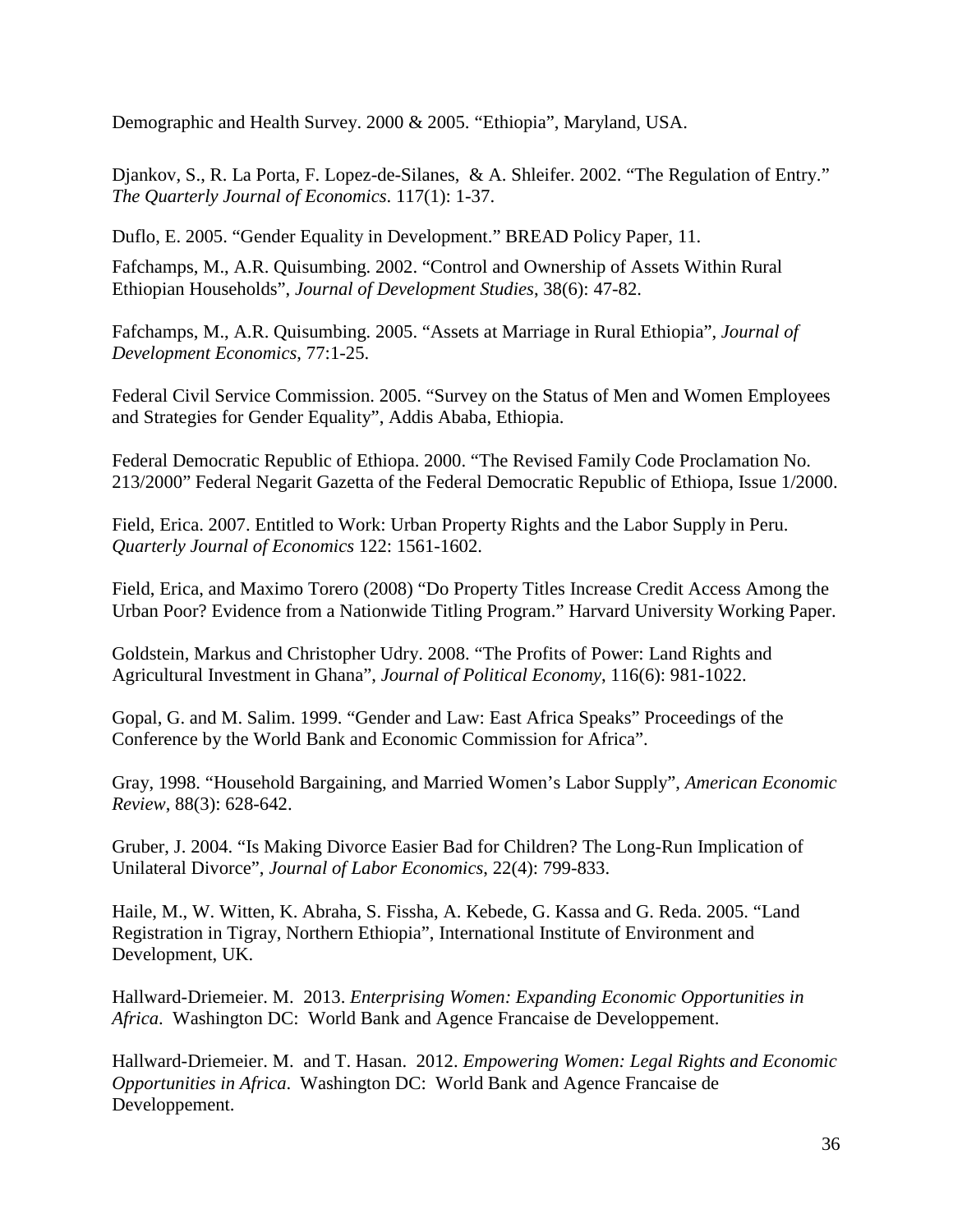Hallward-Driemeier, M. and O. Gajigo. 2010. "Where Women Work: Empowerment and Occupational Choice", Working Paper.

Holden, S. 2008. "From Being Property of Men to Becoming Equal Owners? Early Impacts of Land Registration and Certification on Women in Southern Ethiopia", UN HABITAT.

Holden, S., K Deininger, H Ghebru. 2007. "Impact of Land Certification on Land Rental Market Pariticpation in Tigray Region, Northern Ethiopia", Nordic Development Economics Conference, Copenhagen.

Hsieh, C. T., and P.J. Klenow. 2009. "Misallocation and Manufacturing TFP in China and India." *The Quarterly Journal of Economics*, 124(4): 1403-1448.

IMF. 2010. "World Economic Outlook",

Kabeer, N. 2005. "Gender Equality and Women Empowerment: A Critical Analyses of the Third Millennium Development Goal", *Gender and Development*, 13(1): 12-24.

Klapper, L, L Laeven and R. Rajan. 2006. "Entry Regulation as a Barrier to Entrepreneurship", *Journal of Financial Economics*, 82(3): 591-629.

Kumar, N and AR Quisumbing. 2010. "Policy Reforms towards Gender Equality in Ethiopia: Little by Little the Egg Begins to Walk", IFPRI.

Lundberg, S. and R.A. Pollak. 1993. "Separate Sphere Bargaining and the Marriage Market", *Journal of Political Economy,* 101(6): 988-1010.

Mwase, N. 2003. "The Liberalisation, De-regulation and Privatisation of the Transport Sector in Sub-Saharan Africa: Experiences, Challenges and Opportunities", *Journal of African Economies*, 12(1): 153-192.

Pande, Rohini, and Christopher Udry (2005). "Institutions and Development: A View from Below", Economic Growth Center Discussion Paper No. 928, Yale University.

Psacharopoulos, G. 1985. "Returns to Education: A Further International Update and Implications", *Journal of Human Resources*, 20(4): 583-604.

Quisumbing, Agnes, Ellen Payongayong, J. B. Aidoo, and Keijiro Otsuka Women's Land Rights In The Transition To Individualized Ownership: Implications For The Management Of Tree Resources In Western Ghana, IFPRI (1999)

Rangel, M. 2006. "Alimony Rights and Intrahousehold Allocation of Resources: Evidence from Brazil", *Economic Journal*, 116: 627-658.

Roy, S. 2008. "Female Empowerment through Inheritance Rights: Evidence from India", LSE.